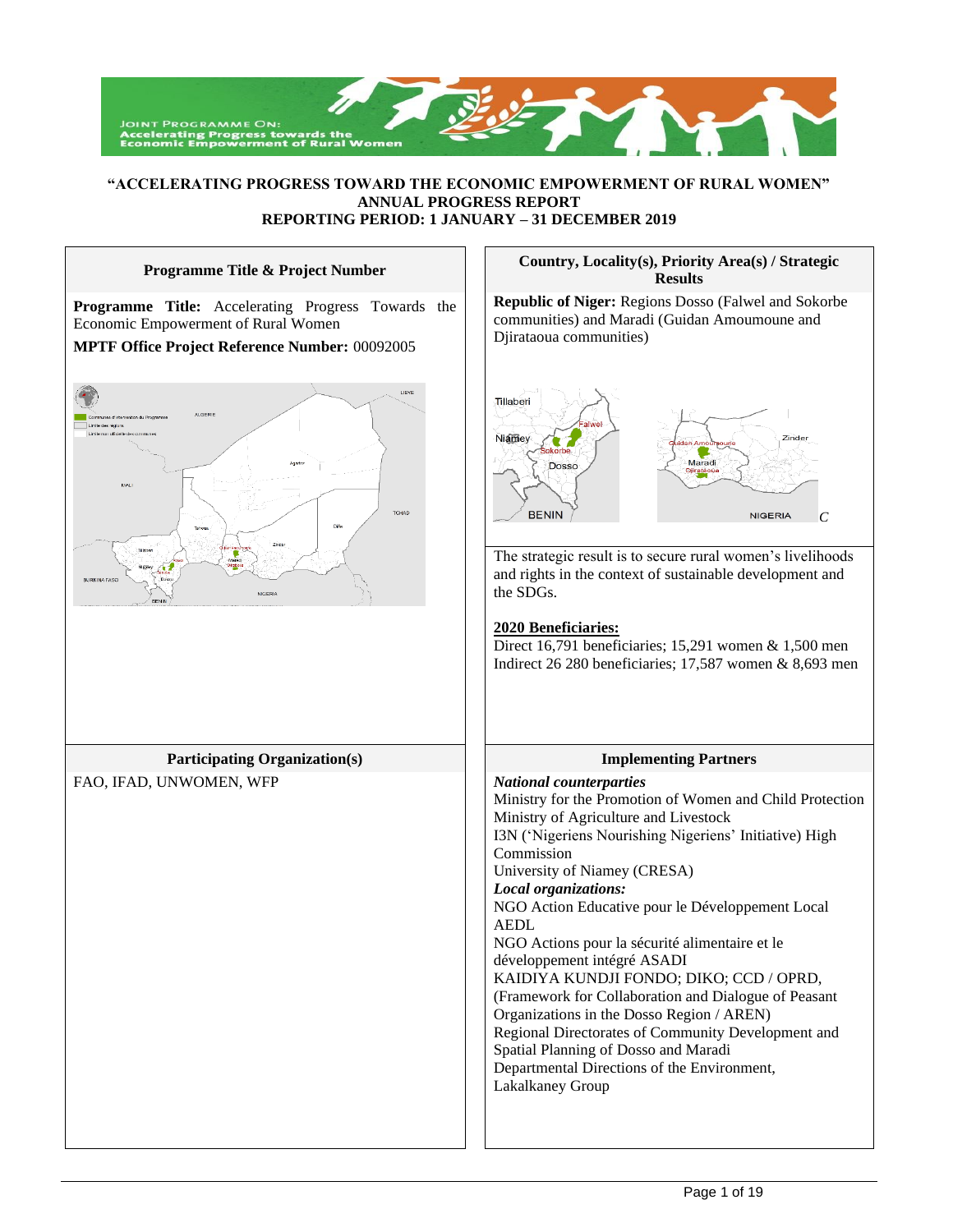| <b>Programme/Project Cost (US\$)</b>                                                                                                                                                                   | <b>Programme Duration</b>                                                                                                                                     |
|--------------------------------------------------------------------------------------------------------------------------------------------------------------------------------------------------------|---------------------------------------------------------------------------------------------------------------------------------------------------------------|
| Total approved budget as per<br>project document:<br><b>MPTF Contribution</b><br>by Agency (if applicable)                                                                                             | <b>Overall Duration 8 years</b><br>Start Date: 15 10 2012<br>In Niger: 15 04 2015                                                                             |
| <b>Government Contribution</b><br>(None)<br>Other Contributions (donors)<br>(None)                                                                                                                     | End Date: 31 December 2021                                                                                                                                    |
| <b>TOTAL: US\$ 4,088,257</b>                                                                                                                                                                           |                                                                                                                                                               |
| Programme Assessment/Review/Mid-Term Eval.                                                                                                                                                             | <b>Report Submitted By</b>                                                                                                                                    |
| Assessment/Review - if applicable <i>please attach</i><br>$\Box$ Yes $N$ Date: dd.mm.yyyy<br>Mid-Term Evaluation Report - if applicable please attach<br>$\Box$ Yes $\Gamma$   Date: <i>dd.mm.yyyy</i> | Name: Mme IDI HALIMATOU MOUSSA<br>Title: National Coordinator - FAO<br>Participating Organization (Lead): UN Women<br>Email address: Halimatou.Moussa@fao.org |



Food and Agriculture<br>Organization of the<br>United Nations





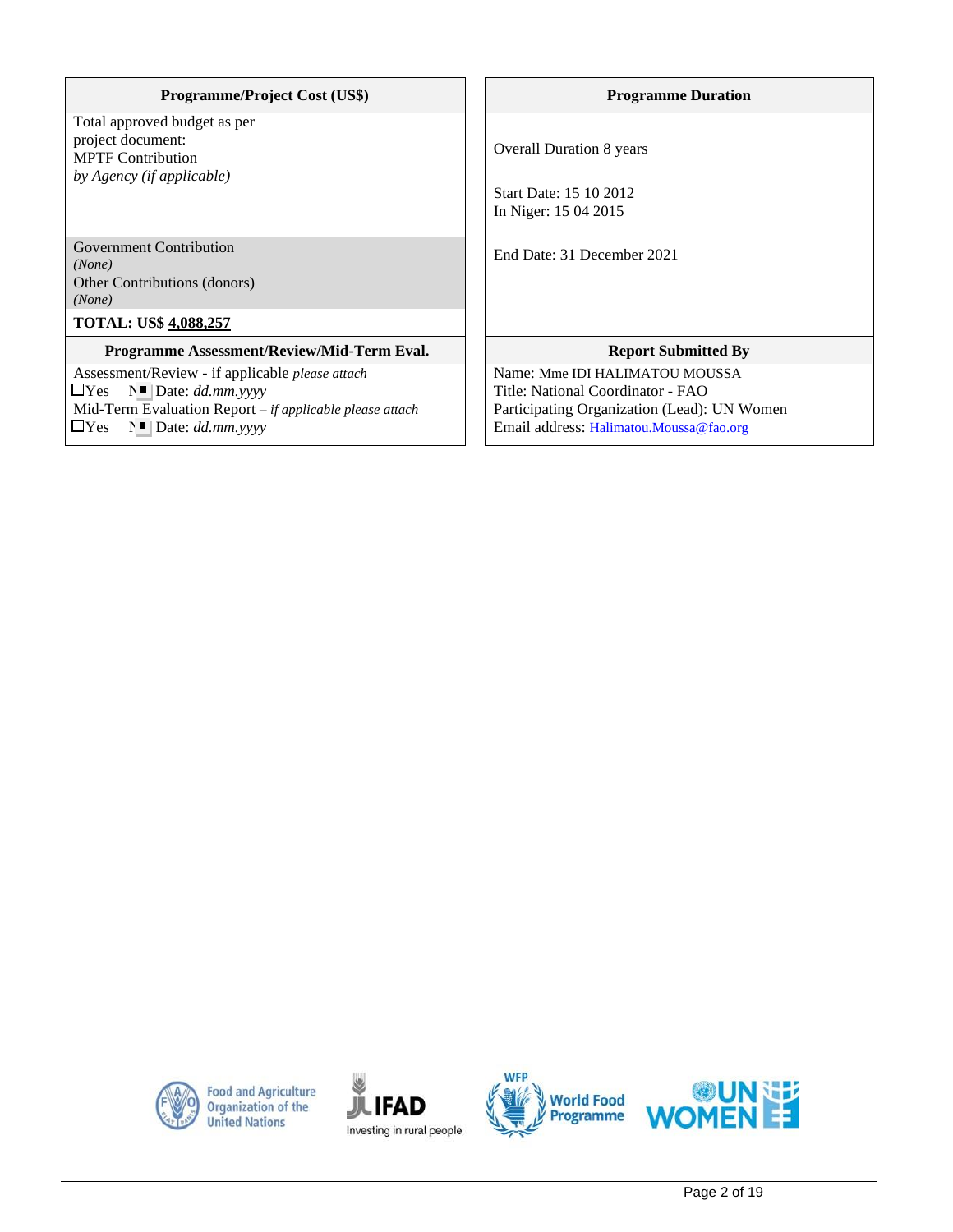# **NARRATIVE REPORT**

# **EXECUTIVE SUMMARY**

FAO, IFAD, UN Women and WFP are jointly implementing the Joint Programme on Accelerating Progress towards Rural Women Economic Empowerment (JP-RWEE) in seven countries. In Niger, JP-RWEE targets 16,791 direct beneficiaries in 2020, including 1, 5291 women and girls and 1,500 men and boys; with 26,280 indirect beneficiaries, of whom 17,587 are women and girls. The intervention covers, on a pilot basis, twenty (20) villages in the convergence communes of Falwel and Sokorbé (Dosso region), Djirataoua and Guidan Amoumoune (Maradi region). It aims to create synergies stemming from the mandate, comparative advantage and institutional strength of each of the four agencies to support the Government of Niger's efforts for women's empowerment and food and nutrition security.

Between January and June 2020, Niger, like the rest of the world, was shaken by the health emergency of Coronavirus 2019 (COVID-19). This health crisis forced the humanitarian community to adopt teleworking as an adaptation strategy in terms of operating mode. The measures taken by the government to contain the spread of the COVID-19 virus slowed down the implementation of the JP RWEE according to its initial planning. A no cost extension of six months was agreed, and the implementation schedule was adjusted accordingly.

However, the following achievements were made during the period in question:

- All intervention villages were sensitized on the COVID-19, its spreading mode and preventive and protection measures;
- Twenty-nine (29) bags of groundnut seeds were distributed to 120 women initially trained in the processing of agropastoral products;
- Eight thousand five hundred dollars (8,500) were mobilized to strengthen the development of two market gardening sites;
- One thousand one hundred and forty-one girls (1,141 out of 970 targeted) received scholarships for two terms;
- Two hundred (200) young women out of 80 planned are enrolled in literacy classes;
- Forty (40) collective microenterprise plans were initiated by 293 young women;
- Processes for all activities planned for the first six months have been initiated.

## **I. Results**

The processes carried out and the results obtained during the first half of 2020 are traced by "outcome", in accordance with the annual workplan.

### **Outcome 1: Improved food and nutrition security for rural women**

The implementation of the following activities is in progress:

### *Nutrition education*

During the period, the evaluation of nutrition education in Guidan Amoumoune, as well as the baseline study for the same activity in Sokorbé, were conducted. The report in the process of validation will be available during the second half of the year.

# *Distribution of 150 new pastoral kits*

After the lifting of restrictions, particularly those related to travel from and to Niamey and the curfew in the capital, zootechnical monitoring (herd dynamics) was carried out in the Dosso region to evaluate the rate and effectiveness of rotations in order to identify the beneficiaries who will receive small ruminants for this year. The results of this monitoring will be available next semester. For the Maradi Region, the implementing partner proceeded to contact key actors and prepare tools, including zootechnical monitoring sheets, the list of beneficiaries, and the partnership agreement with the livestock services. The purchase and distribution of the new pastoral kits will take place in the second half of the year.

## *Technical support to beneficiaries of agro- -pastoral product processing kits for packaging, marketing and management of processed products*

As highlighted in previous reports, the agro-pastoral processing kits are oriented to the benefit of vulnerable rural women. Within this framework, four hundred and two (402) women beneficiaries have been trained on the processing of millet, cowpea, groundnut and milk. Equipment and small materials were placed for them in all villages. Six months after the implementation of the training, a follow-up was carried out at the end of 2019. This follow-up highlighted that regular access to quality raw materials to be processed, in sufficient quantity, is one of the major problems facing women processors. During this semester, support of twentynine (29) 100kg bags of peanut seeds, estimated at US\$3,674.8 was provided to the groups that proved to be more dynamic and with an entrepreneurship spirit. These groups are those of: Baziga and Madou (commune of Sokorbé), Tegoyzé koira zéno and Malam koira (commune of Falwel), Danja and Tajaé peulh (commune of Djirataoua) constituted by one hundred and twenty (120) members in total. The activity, as formulated above, will start next semester.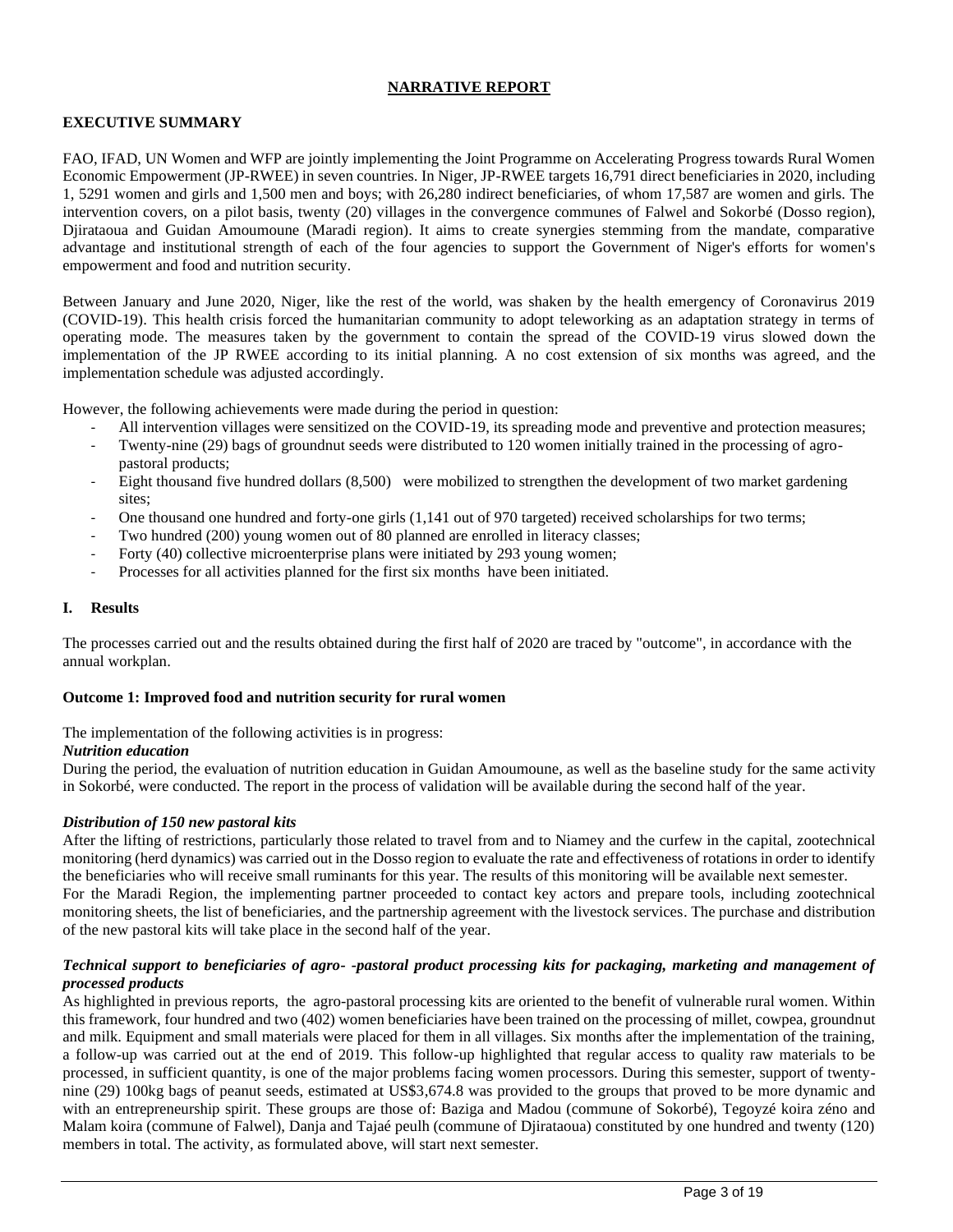# *Diagnostic study of the PTFMs (multifunctional platforms) to assess their operationally and the usefulness of tools or components that have not been provided.*

During this semester, a diagnostic study (multifunctional platform PTFM-Niger) was started with the support of the project. A technician was recruited to travel to the eight (8) villages in order to diagnose the ten (10) PTFMs and identify all the breakdowns noted, the missing parts and components and propose a maintenance plan (in accordance with the model promoted at the national level). This activity being completed for its field phase, the report is expected as well as the second phase which concerns repairs and the completion of missing parts. It emerges from this study that out of the ten (10) PTFMs diagnosed, three (3) are operational, five (5) operate intermittently and two (2) are out of service. It was also found that maintenance workers, who have been trained by at least one to two people per village, are mostly unavailable. To overcome this difficulty, the populations regularly call upon providers who overcharge them for services of poor quality. This is why, in collaboration with the NGO and the beneficiaries, UN Women will proceed with the rehabilitation of the non-operational equipment and the revitalization of the maintenance team.

## **Reinforcement of the Cereal Bank of the Women's Union of Guidan Wari in cereal stock and pallets**

As a reminder, JP RWEE financed in 2019 the construction of a grain storage warehouse for the benefit of the "GAFEMMES" union in the village of Guidan Wari, rural commune of Guidan Amoumoune, Mayahi department, Maradi region.

During the official reception ceremony for the store, the union officials and the customary (village chief) and municipal (mayor of the commune) authorities warmly thanked all the participating agencies before requesting additional support for the strengthening of the union's stock. According to the authorities and officials of the union, this effort will make it possible to ensure the local food autonomy of union members and beyond that of the community, especially during the lean season when cereals become excessively expensive and sometimes unavailable in local markets.

In view of the relevance of this request, a favorable opinion was given by the joint program, which was materialized by the programming of a purchase of 10 tons of millet and 25 pallets in the 2020 work plan. Thus, in March 2020, an invitation to tender for the purchase of 10 tons of millet and 25 pallets was launched and three successive suppliers were selected.

Meanwhile, border closures following the advent of COVID-19 led to a surge in food prices in local markets, exacerbated by last year's poor agricultural season. For example, the price of a 100 kg bag of millet has tripled. Faced with this unprecedented situation and after a month of reflection, the three suppliers notified their inability to supply the tonnage at the price proposed in their financial offers. A price revision was even proposed by the purchasing committee, but given the scarcity of cereals on the markets due to the lean season in the country and the difficulty of access to the area during the winter period, the suppliers proposed a price that could not be covered by the program's budget.

After discussion with the beneficiaries, the process of acquiring 25 pallets and 7 tons of rice instead of millet was initiated by the purchasing committee, in collaboration with the technical team implementing the Joint Program. They will be delivered at the beginning of the second semester.

*Support for the development of three (3) market gardening sites***:** During the period, \$8,500 was mobilized from TELEFOOD funds for the purchase of solar equipment to strengthen this activity. The process of acquiring inputs (1225 kg) and equipment (2 Solar Kits, 3 Motor Pumps, 20 wheelbarrows; 45 rakes; 145 hoes, 95 watering cans, 60 hoes, 60 dabas) is underway. It should be remembered that the identification of the types of equipment and inputs was made after a participatory process that involved the beneficiaries and the departmental director of agriculture of Loga. The various trainings of the beneficiaries and the follow-ups will be made on the resources of the program.

### *Handwashing kits to prevent COVID-19 at the level of intervention villages*

In order to conduct the activities in compliance with the prevention and protection measures against COVID-19, twenty (20) handwashing kits were purchased and placed in each of the intervention villages. (see images below).

### **Outcome 2: Rural women's increased incomes to secure their livelihoods**

## *Economic and financial training for young women to boost their existing small businesses and support them in developing business plans (and seizing opportunities to implement them)*

As part of this activity, discussions within the clubs have led to the creation of community-based social micro-enterprises by young women. A framework has been created to support young women's groups wishing to boost their small businesses and to start developing business plans. A total of 40 were initiated by 293 women from the four intervention communes.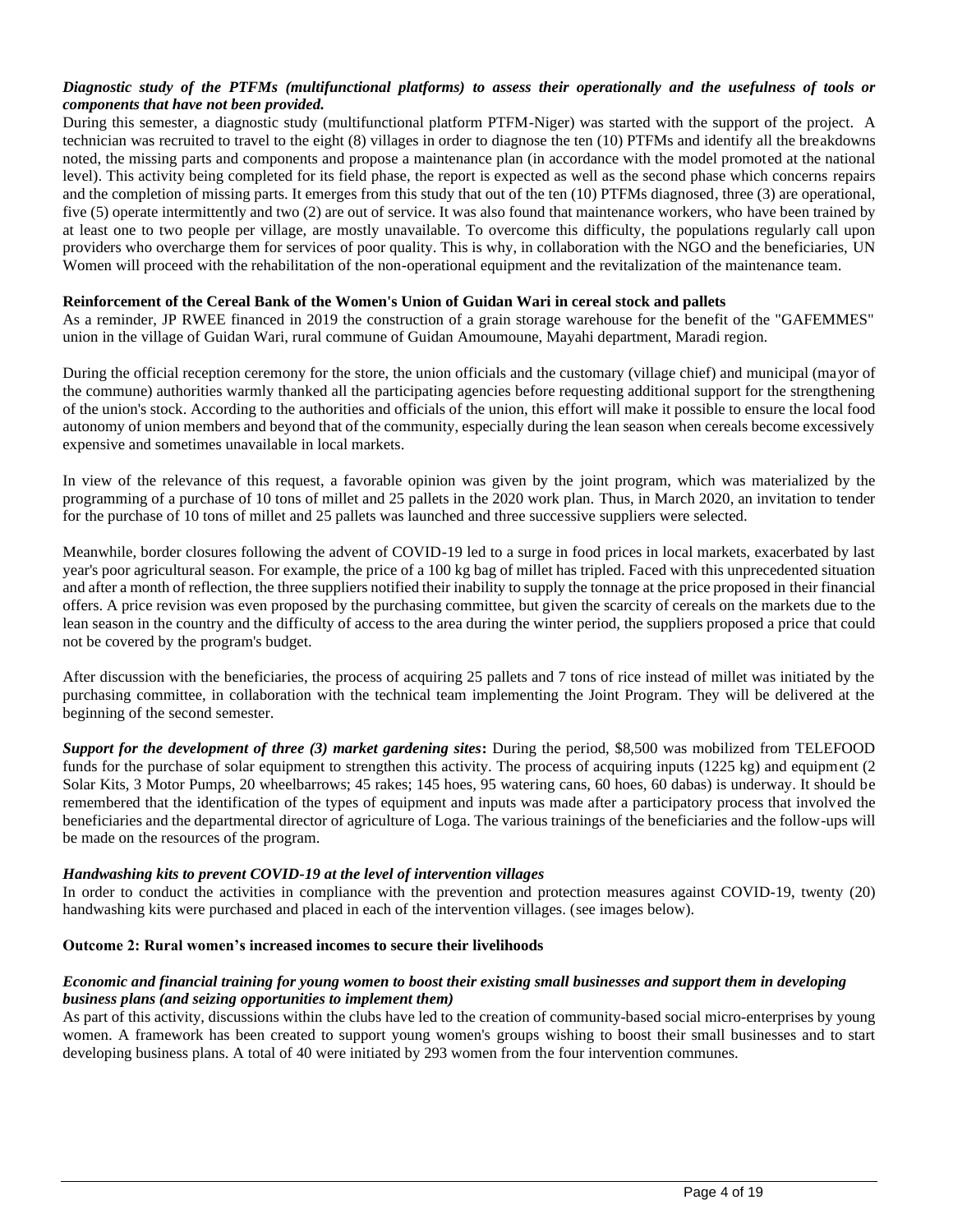For example, in the commune of Sokorbé, the framework has been adapted to comply with the prevention measures against COVID-19. (See photos in the appendix).

| Village | Activity of the<br>company  | List of members                                                                                      | Resources mobilized                                                                                                                                                                                                                                                                   | Functioning                                                                                                                                                                                                                                                                                                                   |
|---------|-----------------------------|------------------------------------------------------------------------------------------------------|---------------------------------------------------------------------------------------------------------------------------------------------------------------------------------------------------------------------------------------------------------------------------------------|-------------------------------------------------------------------------------------------------------------------------------------------------------------------------------------------------------------------------------------------------------------------------------------------------------------------------------|
| Baziga  | Groundnut Oil<br>Extraction | -Zeinabou Issoufou<br>-Fati Idé<br>-Hamsatou Sabo<br>-Zali Souley<br>-Oumou Soumana<br>-Gayka Adamou | - Working capital of 500,000F<br>borrowed over 10 months from<br>the women whom benefited<br>from the prize for the best<br>initiative<br>obtained<br>the<br>on<br>International Day of Rural<br>Women in 2018.<br>40<br>Groundnut<br>of<br>bags<br>purchased to start the activity - | Processing of 6<br>bags of<br>$\overline{\phantom{a}}$<br>Groundnut per week since the<br>beginning of the activity on March<br>25, 2020 with an extraction<br>capacity of about 70 liters of<br>Groundnut oil per week and a<br>significant quantity of cake<br>Obtaining a profit margin of at<br>least 4500 F per bag used |

In order to keep proper accounts, the women entrepreneurs were given a literacy program. In each of the 20 villages, all the literacy trainers previously trained had the opportunity to participate in a selection test that chose 2 literacy trainers per village. Practical training as a refresher course resulted in the selection of one titular facilitator per village. Discussions with the women entrepreneurs and the level of motivation led to the enrolment of 200 learners instead of the 80 women targeted for the activity, representing a 250% enrolment rate. These discussions enabled the participants to make relevant choices in the range of promising activities in their environment

## **Outcome 3: Rural women's enhanced leadership and participation in their communities, in rural institutions, and in shaping laws, policies and programmes**

The following actions were initiated during the six-month period:

# *Reinforcement and support for the sustainability of achievements through Dimitra Clubs*

During this reporting period, the reinforcement consisted in the renewal of the offices of the communal networks of the Dimitra Clubs in the 4 communes of intervention of the JP-RWEE, respectively on March 28, 2020 in Sokorbé, on March 29 in Falwel, on April 25 in Djirataoua and on May 20, 2020 in Guidan Amoumoune, in the presence of the mayors of the respective communes and their councilors (men and women).

Each member of the network makes four monthly outings to the villages they cover in order to obtain and provide information. During the last week, they meet at the town hall to share the results of their missions with the mayors. These networks are bridges for the flow of information between rural communities and administrative authorities.

What attracted attention during the presentation of the balance sheet of the Falwel network is the cash fund of 150 000 FCFA (US\$) 300), constituted by the members' own initiative. The amount has been reinvested in the purchase of bags of groundnuts during the harvest season and the stock resold during the lean season, in order to make a profit. The network has about 200,000 francs to carry out its activities properly.

# *Supporting women's groups to structure themselves into unions and federations and/or to join existing ones / strengthening the vertical structuring of women's groups*

A diagnostic study to assess the level operationally of one hundred and eighty-five (185) groups and unions through their executive bodies has been initiated. The diagnosis mainly concerned savings and credit operations. It emerges from this activity that the executive bodies of the groupings and unions are fully playing their roles. Moreover, it is noted that the women members of these groups are mainly active in the extraction of groundnut oil and oil cakes. This generates substantial income for them to contribute to the strengthening of their leadership and the economic empowerment of the groups and members.

# *Sensitize men and women prevention against Covid-19*

Throughout the intervention zone, awareness about COVID-19 took place through the Dimitra Clubs while the restrictions were still in place. It was the members of the communal networks who facilitated the exchanges on prevention against the disease so that, through the clubs, the *prevention* measures were known and respected even in the households. The messages formulated by the Dimitra Clubs on the prevention of COVID-19 are recorded and broadcast by the community radio stations. (See attached images).

*Support for the schooling of girls and boys through local purchases to supply school canteens*: Implementation of school canteens for the benefit of 14,070 children, among which 6,264 girls in the project area, to support the schooling of children and reduce disparities between girls and boys in 71 schools. Taking into account the context of Covid-19, an adjustment was made in accordance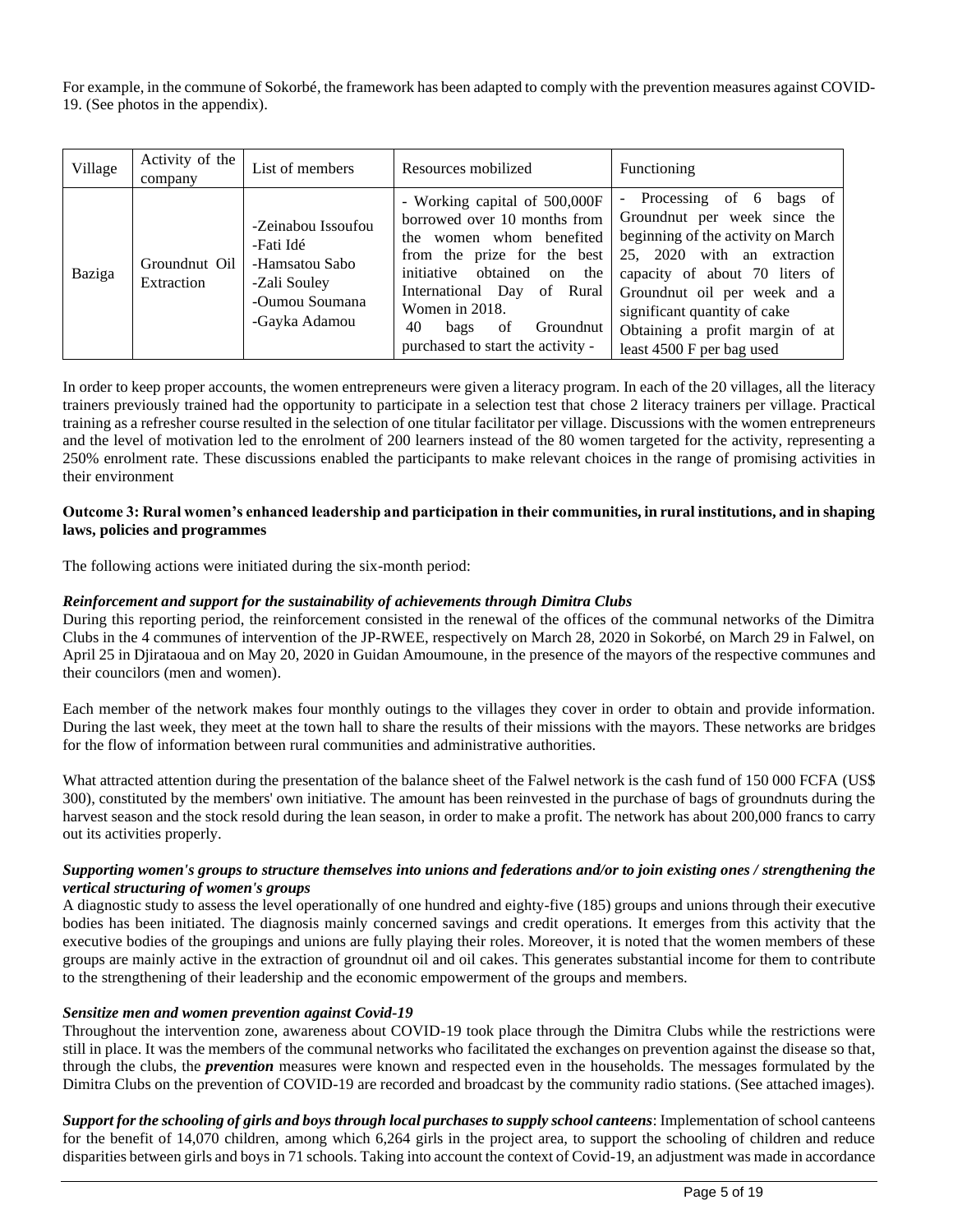with the WFP's COVID-19 strategy which consists of replacing the hot meal by the distribution of dry rations to be taken away by the pupils. The process of local procurement has been postponed to October.

*Distribution of scholarships to underprivileged girls to motivate them to continue their schooling*: 1,141 girls from the 4 intervention communes benefited from school scholarships for the 2 terms; as the schools were closed during the Covid-19 crisis, the distributions were accumulated.

## **Outcome 4: Gender-responsive policy environment is secured for the economic empowerment of rural women**

During the period, drafts of terms of reference were developed for all the programmed studies. Their validation will take place during the face-to-face meetings of the Technical Committee in the latter half of the year.

## **II. Describe any delays in implementation, challenges, lessons learned & best practices**

The COVID-19 pandemic was a global health shock in the first half of 2020. Niger notified the first confirmed Covid-19 case on March 19, 2020 and the country immediately put in place social and economic restraint measures to prevent the spread of the pandemic and mitigate its effects. Thus, a total of thirty-nine (39) measures were taken by the Government, including a state of emergency proclaimed from 27 March 2020 at midnight, combined with the establishment of a curfew, and the sanitary isolation of the city of Niamey. As of June 15 2020, the total number of cases was 980, with 885 cases cured, 29 cases undergoing treatment and 66 deaths. In view of the downward trend in the number of COVID-19 cases and the high cure rate (83%), the May and June meetings of Niger's Council of Ministers successively announced the lifting of several bans. Thus, activities were gradually resumed on the ground by all agencies and partners.

The United Nations system has developed and implemented a contingency plan accordingly and teleworking has been adopted. Restrictions and/or accompanying measures have impacted the implementation of the program. For this reason, a "no cost extension" (NCE) of six month was negotiated and obtained globally from the donors. The work plan was revised accordingly. The current challenges are related to the country's pre-electoral situation and the volatile security context in the Sahel.

## **Lessons learned and good practices identified in the period**

The following are the main lessons learned from the period:

- The provision of carts (donkeys and cattle) has contributed to reducing the daily working hours for women, as this equipment is used for the supply of water, firewood, field work, transport, etc.
- The good management of the installed standpipes contributes to generating incomes that strengthens the unions' funds for the promotion of IGAs. For example, the GAFEM union in the village of Guidan Wari in the commune of Guidan Amoumoune generates an average income of 50 USD (5,000 F CFA) and has savings of one hundred and twenty thousand (120,000 F CFA/ US\$ 240 ) and 5 bags of 100 kg of millet in stock at the time of the last mission to the area.

# **III. Qualitative assessment**

An analysis of the situation of the beneficiaries, based on documents<sup>1</sup> produced by the government services, was made and supplemented by details collected by the JP RWEE team via telephone calls with implementing sites. This analysis was also based on the assessment conducted by the Early Warning System (EWS) Coordination Unit, in collaboration with its partners. The assessment revealed that overall,5.6 million people would be potentially impacted during the lean season (June-August 2020). The measures implemented to control the spread of COVID-19 also put children and pregnant women at increased risk of malnutrition and health and social protection.

### - *The state of food and nutrition security*

In the intervention zone, the 2019 crop year was in deficit, with a grain deficit rate varying between 52 percent and 67 percent depending on the village. This deficit is currently exacerbated by the impact of COVID-19 and the lack of access to agricultural lands.

According to telephone discussions with the Departmental Directors of Agriculture of Loga and Mayahi and some community leaders, the situation remains difficult despite the government's commitment to moderate sales and targeted free distributions. The following can be noted:

<sup>&</sup>lt;sup>1</sup> The refered documents are the following : i.Cabinet Du Premier Ministre Dispositif National De Prévention Et De Gestion Des Crises Alimentaires Résultats De L'analyse De L'impact De La Pandémie COVID-19 Sur La Sécurité Alimentaire Et Nutritionnelle Au Nige, ii) Republique Du Niger

Cabinet Du Premier Ministre Dispositif National De Prevention Et Gestion Des Crises Alimentaires Cellule De Coordination Du Systeme D'alerte Precoce Bulletin Mensuel De Mai 2020 Sur La Situation Alimentaire, Nutritionnelle, Pastorale, Sanitaire Et Socioeconomique Au 30 Avril 2020 Dans Le Contexte De La Pandemie Du Covid-19, iii) Cilss /Note D'information Et De Veille Impact De La Crise Du COVID-19 Sur La Sécurité Alimentaire Et Nutritionnelle Au Sahel Et En Afrique De l'Ouest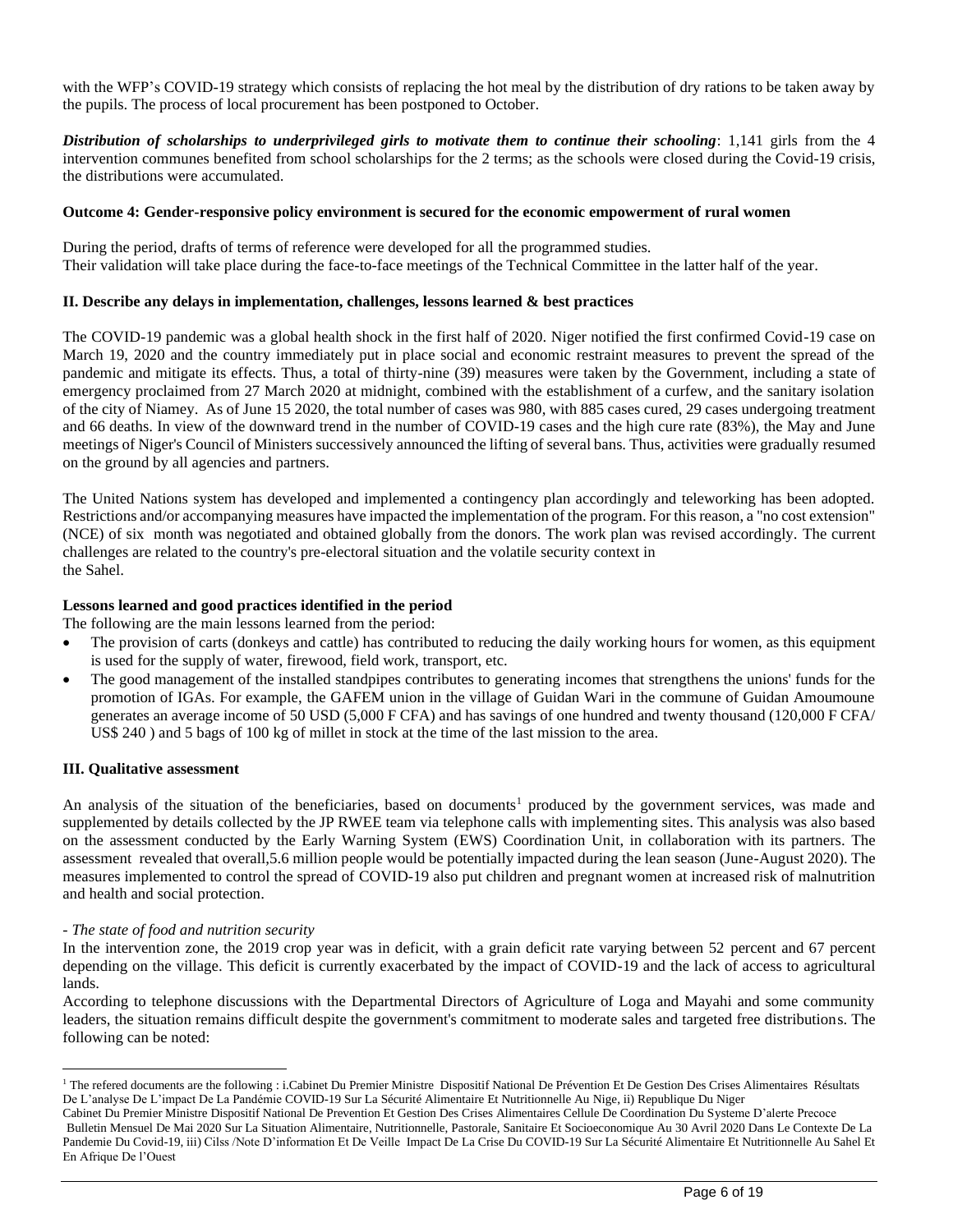- A sharp drop in the sale prices of animals and derivatives (estimated at the national level at 40%);
- a decline in the sale of market garden products (estimated at the national level at 20%);
- low availability of basic foodstuffs on the markets; and
- an increase in the prices of basic foodstuffs on the markets (varying from  $+25\%$  to  $+50\%$  compared to normal).

For example, in Guidan Amoumoune, the local measure of millet (tea) already costs 750 FCFA instead of 500 (about US\$1.5) against one-dollar last year at the same time. Apart from the situation in Niger, the closure of markets in Nigeria has impacted the availability of cereals in rural markets in the Maradi intervention zone.

With regard to nutrition, the results of the analysis at the national level in March 2020 already predicted, before the COVID-19 crisis, a deterioration of the nutritional situation in 2020 due to existing vulnerabilities. The worsening of the nutritional<sup>2</sup> situation is mainly reinforced by acute food insecurity, the slowdown of awareness and prevention activities, the deterioration of infant and young child feeding and child care practices.

## - *Livelihoods and income*

The bulk of livelihoods are derived from agriculture, livestock, seasonal migration, and mostly informal commercial activities. There is a decline in economic activities due to the fact that buyers from large cities did not frequent rural markets during the health crisis, which led to losses in some IGAs. According to Ms. Saoudé Garba (leader of the village of Danja, commune of Djirataoua, reached by phone), women have lost their capital due to the slowdown in the functioning of markets. Travel restrictions (lockdown of towns, border closures) have meant that the exodus migrants living abroad are blocked in their host country and cannot send their remittances as usual. The following has been observed:

- A decline in seasonal cash transfers;
- the slump is due mainly to travel restrictions on the main buyers;
- decrease in available labor force to prepare for the 2020 agricultural season. The EWS report estimates that the areas sown could decrease significantly in areas dependent on migrant labor. Spending on agricultural inputs could increase by 20% due to transport costs and supply difficulties.
- a reduction in expenses related to the management of social events: weddings, baptisms and deaths due to restrictions on movement and assembly.

# *Access to information and sanitary facilities*

The following has been observed in relation to access to information and health facilities:

- fear of attending health facilities as one's disease could be labeled COVID-19 and fear of being contaminated;
- the circulation of false information on the WhatsApp networks that caused the population to reject even the usual vaccinations. Currently, with the sensitization on prevention measures and the lifting of restrictions, the fear is gradually diminishing.

<sup>&</sup>lt;sup>2</sup> The causes of malnutrition in Niger are multiple and are mainly related to inadequate Infant and Young Child Feeding (ANJE) practices, poor access to health care, inadequate hygiene and sanitation measures, and food insecurity, particularly during the period from June to October. Source: Results of the analysis of the impact of covid-19 on food and nutrition security. Office of the Prime Minister National Food Crisis Prevention and Management System, April 2020.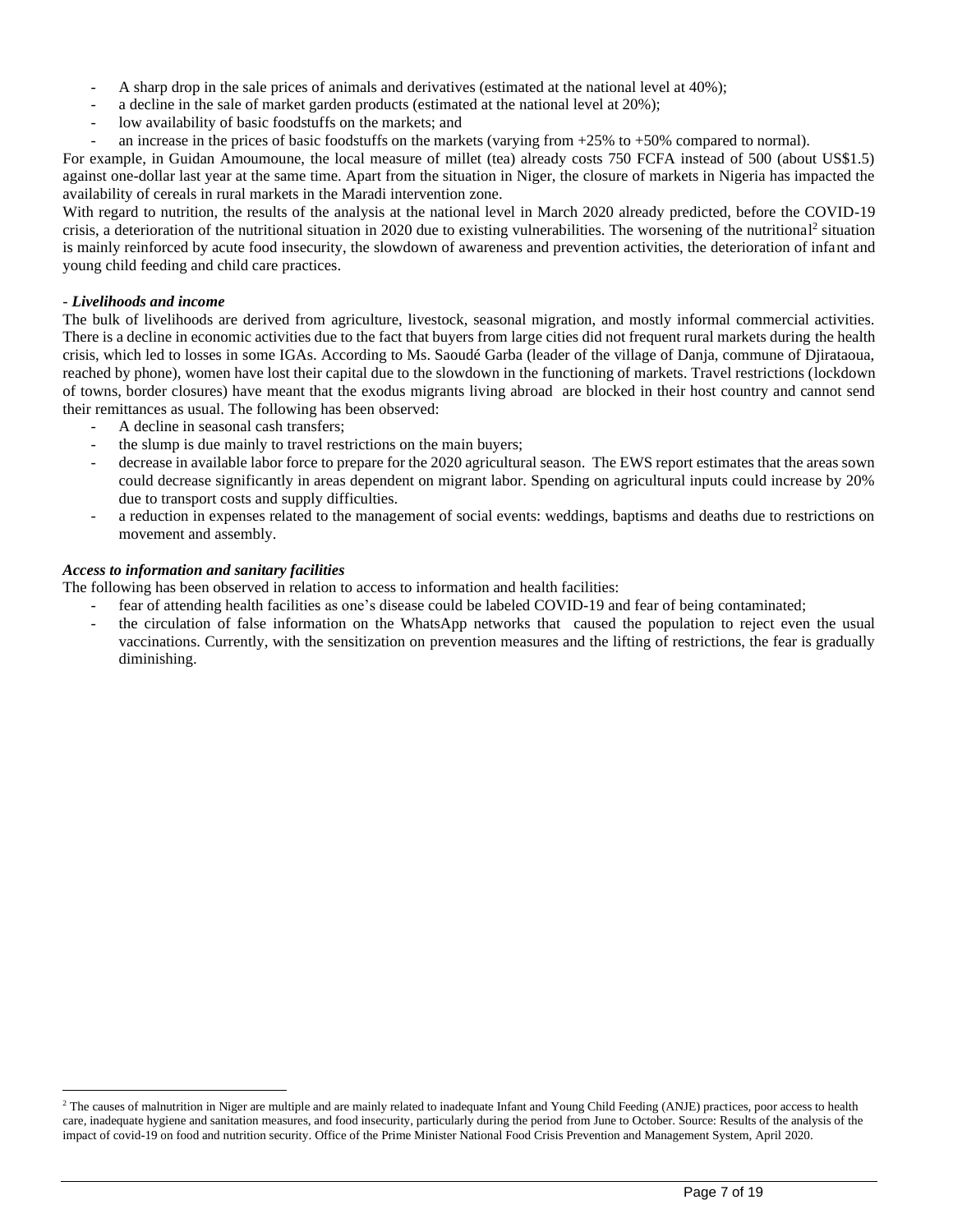# **ii) Indicator Based Performance Assessment:**

|                                                                                                                                                                                                                                                                                                                                                                                                               | <b>Achieved Indicator Targets</b>                                                                                                                               | Reasons for Variance with Planned                                                                                                     | Source of Verification                |
|---------------------------------------------------------------------------------------------------------------------------------------------------------------------------------------------------------------------------------------------------------------------------------------------------------------------------------------------------------------------------------------------------------------|-----------------------------------------------------------------------------------------------------------------------------------------------------------------|---------------------------------------------------------------------------------------------------------------------------------------|---------------------------------------|
|                                                                                                                                                                                                                                                                                                                                                                                                               |                                                                                                                                                                 | Target (if any)                                                                                                                       |                                       |
| Outcome 1 Improved food and nutrition security for rural women                                                                                                                                                                                                                                                                                                                                                |                                                                                                                                                                 |                                                                                                                                       |                                       |
| <b>Indicator 1.1:</b> % increase in agricultural production (plant<br>production PP) and animal production (AP) of women farmers<br>Baseline: 0<br><b>Planned Target: TBD</b>                                                                                                                                                                                                                                 | Data collected annually                                                                                                                                         | No defined target for this indicator<br>considering the strong dependence of<br>climate related events, such as seasonal<br>flooding. | Rapports local gouvernement<br>report |
| Indicator 1.2: household dietary diversity score (HDDS) - (%<br>increase from baseline)<br>Baseline : Falwel 2015-2016 : SDA= 3.8 et Djirataoua 2016-<br>2017 : SDA= 2,42 Guidan Amoumoune 2018 : SDA = 3,52<br>Planned Target: 5 ou 6                                                                                                                                                                        | Falwel SDA= 5<br>Djirataoua: $SDA = 3,73$<br>Data collection for Guidan Amoumoune<br>council is closed.<br>Final report will be available in second<br>semester | The coronavirus pandemic impacted<br>data collection.                                                                                 | <b>IFAD Report</b><br>FAO Report      |
| Output 1.1. Rural women have increased access to resources, assets and services essential to their food and nutrition security                                                                                                                                                                                                                                                                                |                                                                                                                                                                 |                                                                                                                                       |                                       |
| Indicator 1.1.1 Number of women who adopted improved<br>nutrition practices<br>Baseline: 0<br>Planned Target: 60 members of Dimitra clubs (43 women and<br>27 men)+ 60 women (food processors)+ 30 women and 15 men<br>(45 school canteens and stand manager) total 165 who will in<br>turn train 900 people (600 women and girls and 300 men and<br>boys) / they are all new beneficiaries for this activity | Data not yet available for Guidan<br>Amoumoune / evaluation is closed, but<br>validation process of the report is not yet<br>closed                             | <b>NA</b>                                                                                                                             | FAO Report                            |
|                                                                                                                                                                                                                                                                                                                                                                                                               | $\circ$                                                                                                                                                         |                                                                                                                                       |                                       |

8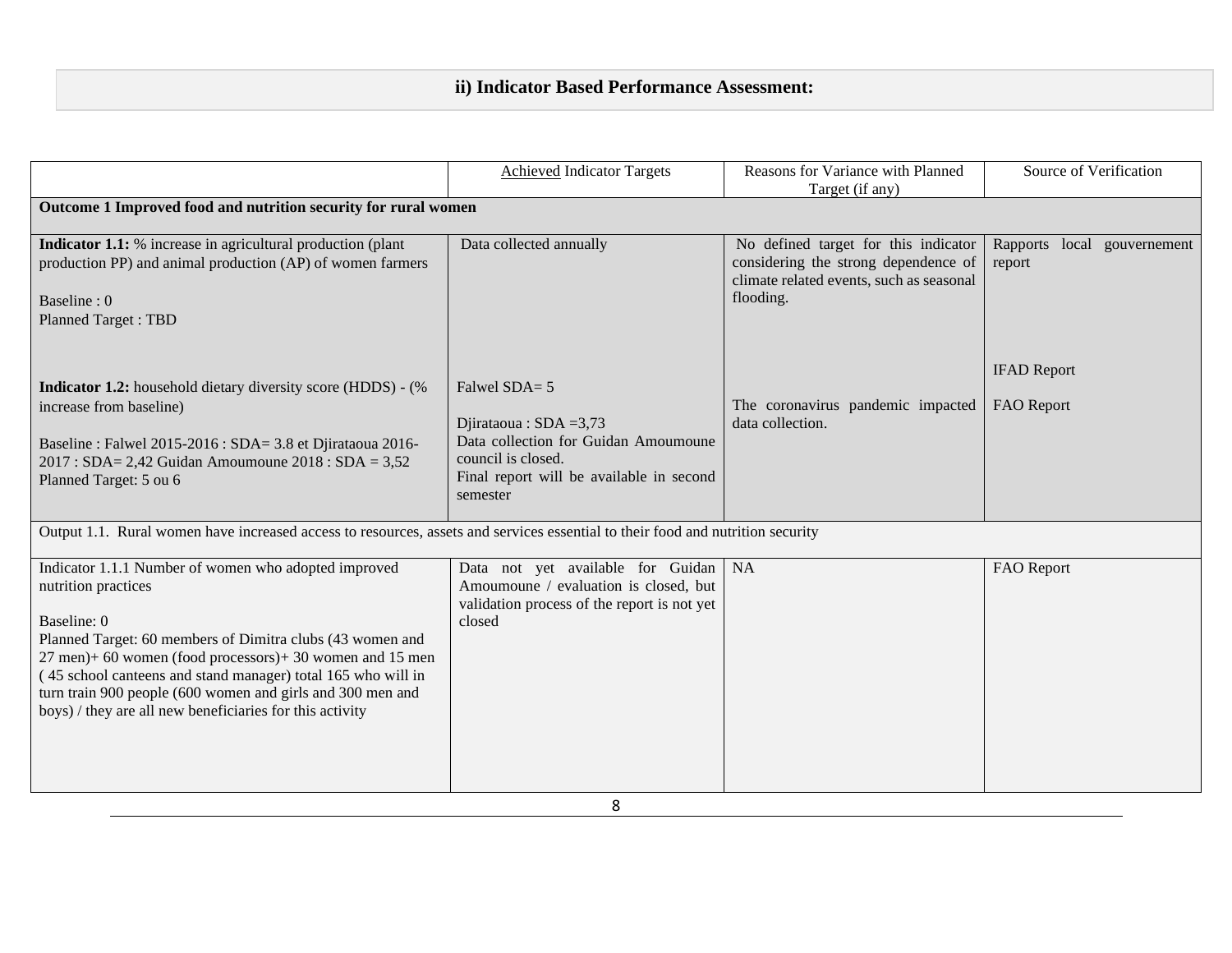| Indicator 1.1.2 Number of rural women who have<br>adopted/improved agricultural techniques<br>Baseline: 0<br>Planned Target: 400 (150 for IFAD 1300++250 FAO)                                                                                                                                                               | Data collected annually                         |            | <b>IFAD</b> report                                                                    |
|-----------------------------------------------------------------------------------------------------------------------------------------------------------------------------------------------------------------------------------------------------------------------------------------------------------------------------|-------------------------------------------------|------------|---------------------------------------------------------------------------------------|
| Indicator 1.1.3. Amount of savings mobilized by women<br>through savings and loans associations/ unions<br>Baseline: 0<br><b>Planned Target: TBD</b>                                                                                                                                                                        | Data will be available for the annual<br>report | <b>RAS</b> | FAO and IFAD Report                                                                   |
| Indicator 1.1.4: Number of rural women/women's groups<br>accessing credit in VSLA groups<br>Baseline: 256 women from 16 groups from the Commune of<br>Falwel<br><b>Planned Target: TBD</b>                                                                                                                                  | Data collected annually                         | <b>RAS</b> | Savings mobilized<br>through<br>credit and savings groups -<br><b>UNWOMEN</b> reports |
| Indicator 1.1.5. Number of women accessing land<br>Baseline: On a sample of 996 women surveyed to Djirataoua:<br>563 through inheritance; 275 by purchase; 96 by collateral; 61<br>by rental, 105 by the loan, and 215 by donation Planned Target:<br>all the beneficiaries of improved seeds<br><b>Planned Target: TBD</b> | Data will be available for the annual<br>report |            | UN Women and DIKO report<br><b>ONG</b><br>Diko/source<br><b>ONU</b><br>Femmes         |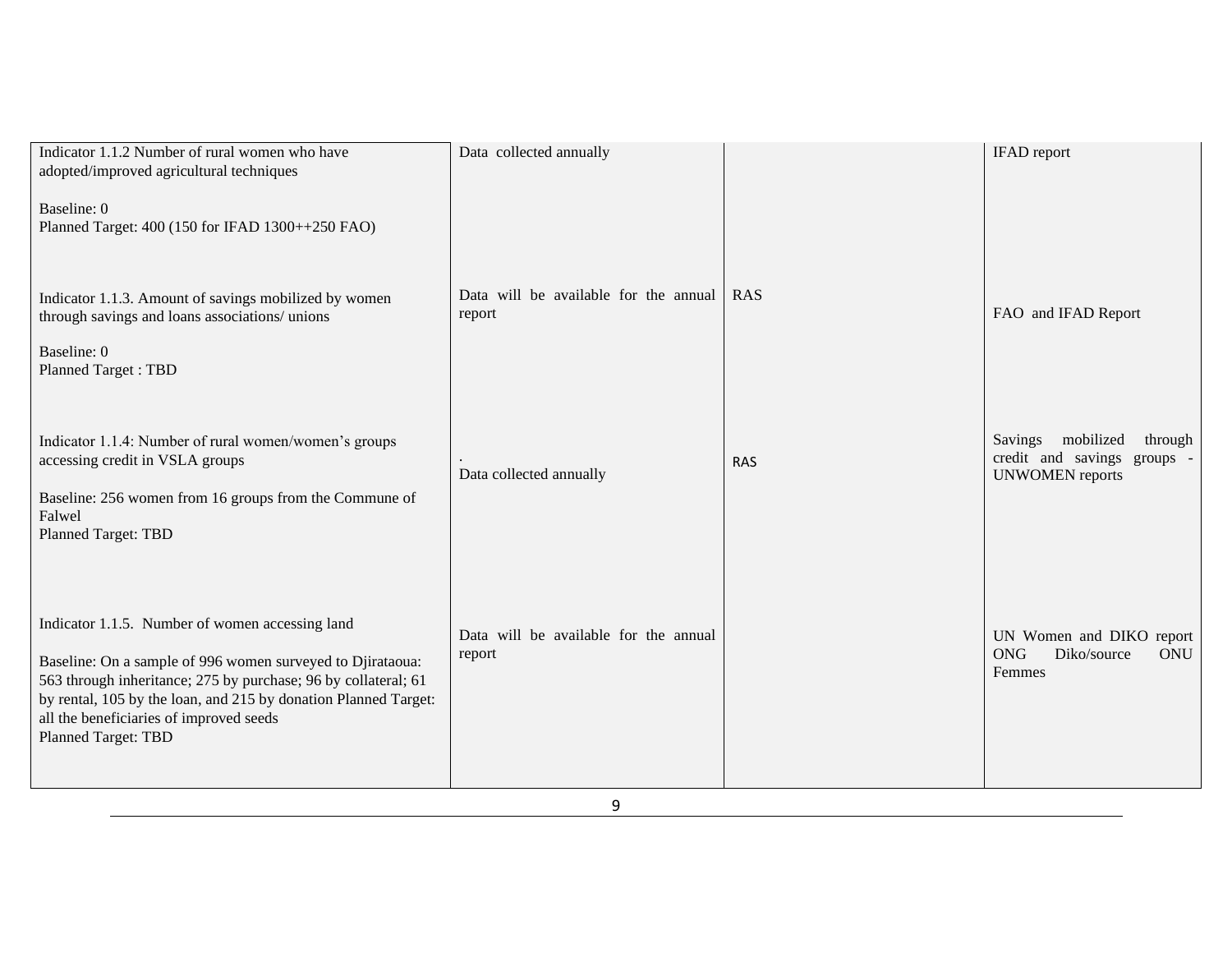| Indicator 1.1.6: Number of hand washing kits purchased and<br>placed in villages                                                                                                                                                                                                                                                                | 20                                                                                                                          |                                                                                                                                                                                                                                     | UN Women, IFAD and FAO                           |
|-------------------------------------------------------------------------------------------------------------------------------------------------------------------------------------------------------------------------------------------------------------------------------------------------------------------------------------------------|-----------------------------------------------------------------------------------------------------------------------------|-------------------------------------------------------------------------------------------------------------------------------------------------------------------------------------------------------------------------------------|--------------------------------------------------|
| Baseline: 0<br>Planned Target: 20                                                                                                                                                                                                                                                                                                               |                                                                                                                             |                                                                                                                                                                                                                                     | report                                           |
| Output 1.2 Rural women have greater capacity to enhance and control local food security reserves and their production                                                                                                                                                                                                                           |                                                                                                                             |                                                                                                                                                                                                                                     |                                                  |
| Indicator 1.2.1. Number of women with access to innovative<br>processing technologies<br>Baseline:150<br>Planned Target: $(3500$ women + 1500 men for 2020) (out of the<br>14 705 beneficiaries of the platforms and kits for processing<br>agro pastoral products. These 14705 beneficiaries were reached<br>in 2017, it is the global target) | 14,705 targets is reached in 2017/ the new<br>3500 women are former beneficiaries)<br>Activities for 2020 haven't began yet | The overall target has been reached, but<br>the distribution of processing kits by<br>IFAD is not finished yet. Since the<br>beneficiaries of the kits are also<br>beneficiaries of the platforms, the total<br>number is achieved. | <b>IFAD Report</b><br>+ UN Women and DIKO report |
| Indicator 1.2.2: Quantity of cereal stock mobilized by rural<br>women<br>Baseline: 0<br><b>Planned Target: TBD</b>                                                                                                                                                                                                                              | Data are collected annually                                                                                                 | It is their own collective stock, different<br>from individual stocks RAS, different<br>from their individual production                                                                                                            | UN Women and DIKO report                         |
| Indicator 1.2.3 Number of rural women who have access to<br>integrated service<br>Nutritional Education + FFS+ schools' canteens<br>Baseline: 256<br>Planned Target: 3600<br><b>Outcome 2 Rural women's increased incomes to secure their livelihoods</b>                                                                                       | Data not yet available                                                                                                      | Since access to loans is voluntary and<br>based on the capacity of women to<br>engage in IGAs a target has not been<br>defined accordingly ahead of time                                                                            | UN Women and DIKO report                         |
|                                                                                                                                                                                                                                                                                                                                                 |                                                                                                                             |                                                                                                                                                                                                                                     |                                                  |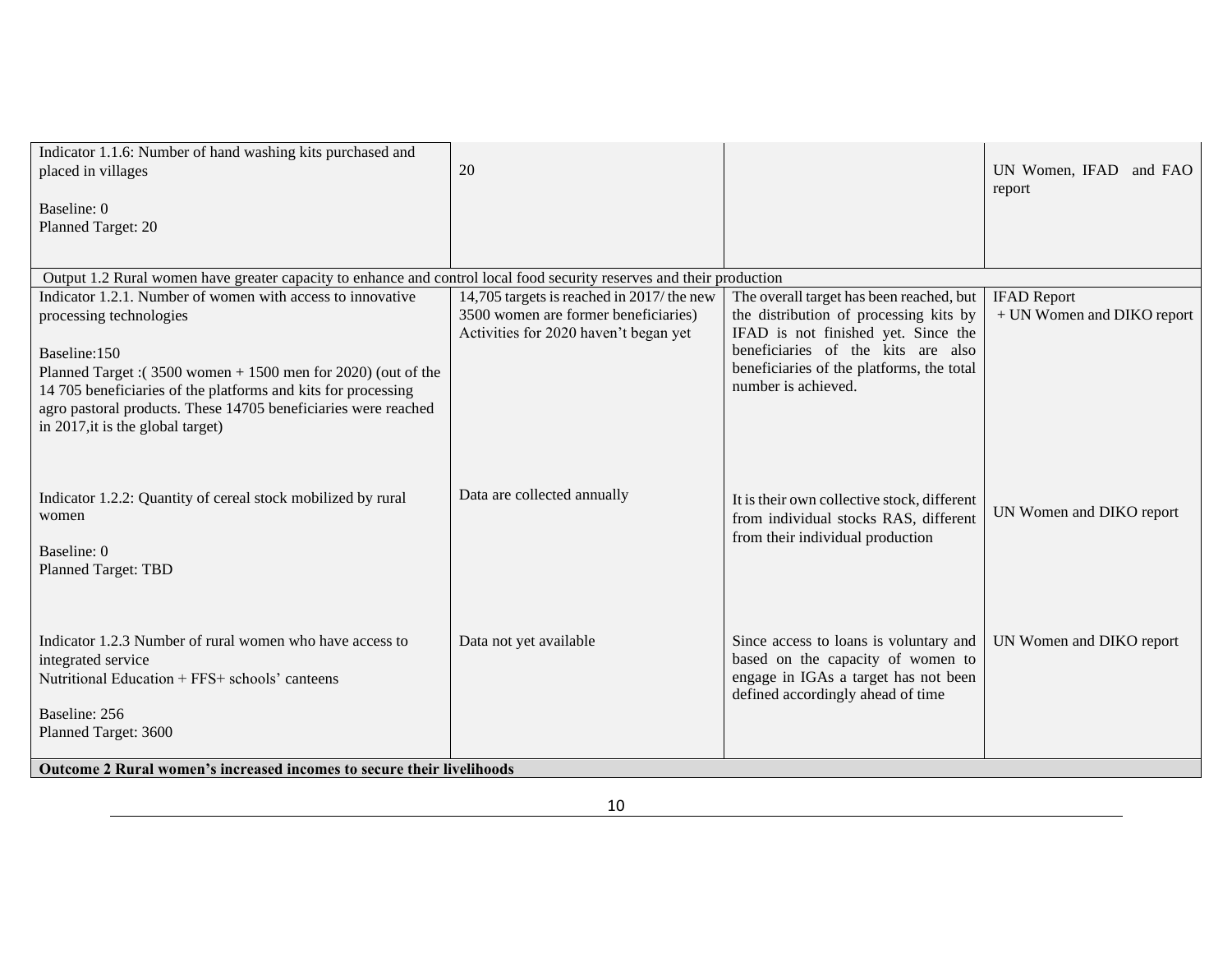| <b>Indicator 2.1:</b> Variation of women groups/cooperatives income                                                        | Data not yet available                   | Local purchases have been postponed | WFP report                     |
|----------------------------------------------------------------------------------------------------------------------------|------------------------------------------|-------------------------------------|--------------------------------|
| generated from their sales to WFP and other markets (% of                                                                  |                                          | due to CORONA virus                 |                                |
| baseline)                                                                                                                  |                                          |                                     |                                |
|                                                                                                                            |                                          |                                     |                                |
| Baseline: 83,090.65 USD                                                                                                    |                                          |                                     |                                |
| <b>Planned Target: TBD</b>                                                                                                 |                                          |                                     |                                |
| Indicator: Proportion of rural women with empowerment in the                                                               | The process of the endline study with    | <b>NA</b>                           | IFAD's End line study<br>using |
| income domain of the WEAI (control over use of income)                                                                     | WEAI tools is under way                  |                                     | WEAI tools report              |
|                                                                                                                            |                                          |                                     |                                |
| Baseline:                                                                                                                  |                                          |                                     |                                |
| <b>Planned Target: TBD</b>                                                                                                 |                                          |                                     |                                |
|                                                                                                                            |                                          |                                     |                                |
| Output 2.1: Rural women have improved their entrepreneurship skills and value chains to access markets with their products |                                          |                                     |                                |
|                                                                                                                            |                                          |                                     |                                |
| Indicator 2.1.1. number of women's POs or mixed POs (with                                                                  | Data not yet available                   | Local purchases have been postponed | WFP report                     |
| women in decision-making positions) that participate in the                                                                |                                          | due to CORONA virus                 |                                |
| local purchasing programme of WFP                                                                                          |                                          |                                     |                                |
|                                                                                                                            |                                          |                                     |                                |
| Baseline: 0                                                                                                                |                                          |                                     |                                |
| Planned Target: 5,950 of whom 3,839 women former                                                                           |                                          |                                     |                                |
| beneficiaries                                                                                                              |                                          |                                     |                                |
|                                                                                                                            |                                          |                                     |                                |
|                                                                                                                            | Trainings are not carried out because of |                                     |                                |
| Indicator 2.1.2. Number of women of formal and informal                                                                    | COVID-19 restrictions                    |                                     | FAO Report +IFAD Report+       |
| groups/POs who received training on entrepreneurship and                                                                   |                                          |                                     | WFP report                     |
| improvement of agricultural techniques.                                                                                    |                                          |                                     |                                |
|                                                                                                                            |                                          |                                     |                                |
| Baseline: 0                                                                                                                |                                          |                                     |                                |
| Planned Target: 482 women (IFAD 402 women+ FAO 80                                                                          |                                          |                                     |                                |
| young women)                                                                                                               |                                          |                                     |                                |
|                                                                                                                            |                                          |                                     |                                |
| Output 2.2 Rural women have increased access to decent wage employment opportunities                                       |                                          |                                     |                                |
|                                                                                                                            |                                          |                                     |                                |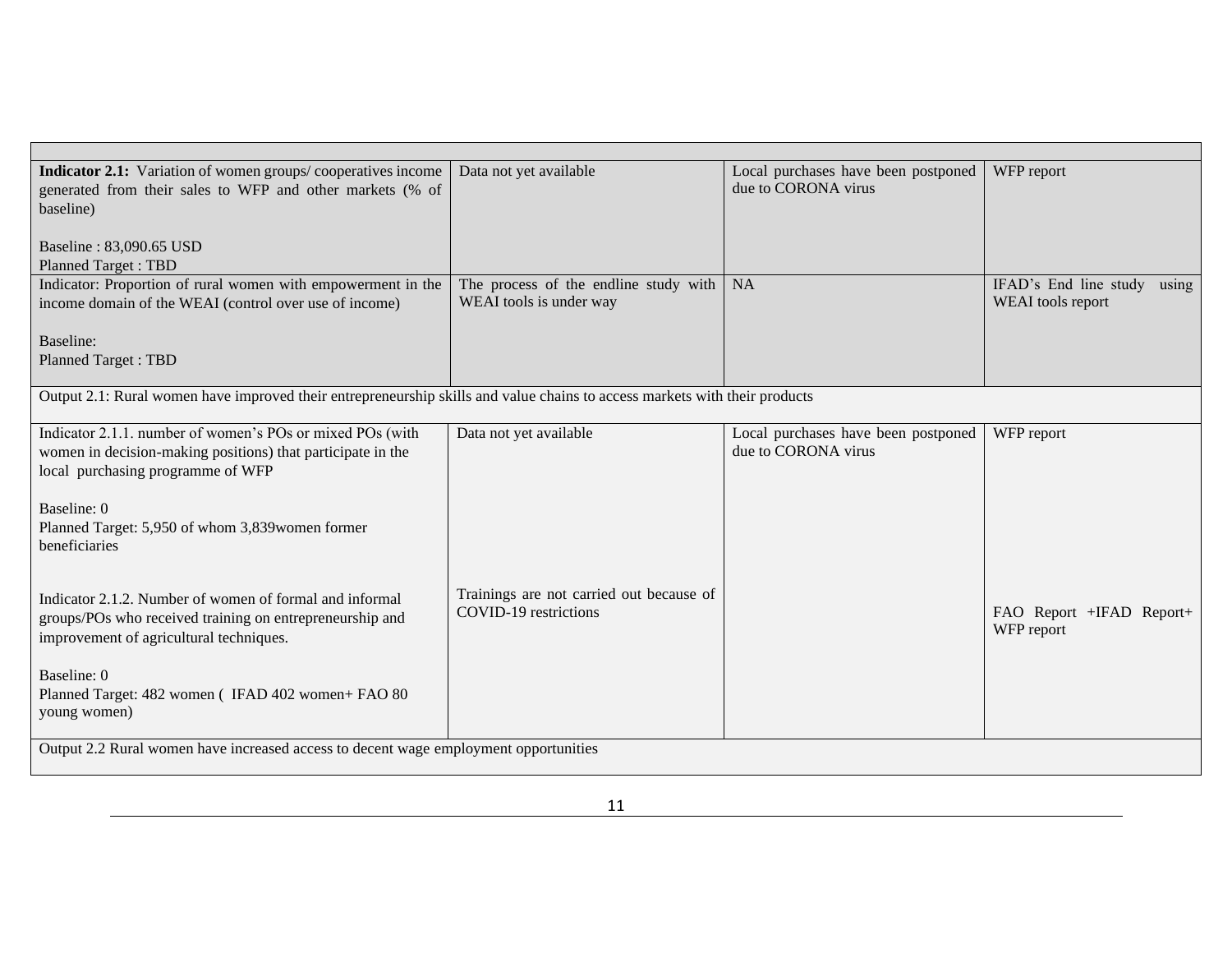| Indicator 2.2.1. Evidence of alleviation of rural women's work                                                                                          | Activities to be carried in the second half | <b>NA</b> | UN Women and DIKO report |
|---------------------------------------------------------------------------------------------------------------------------------------------------------|---------------------------------------------|-----------|--------------------------|
| burden                                                                                                                                                  | of 2020                                     |           |                          |
|                                                                                                                                                         |                                             |           |                          |
| Baseline:                                                                                                                                               |                                             |           |                          |
| Planned Target: 2 testimony collected with men and women                                                                                                |                                             |           |                          |
|                                                                                                                                                         |                                             |           |                          |
|                                                                                                                                                         |                                             |           |                          |
|                                                                                                                                                         | Data not yet available                      |           | UN Women and DIKO report |
| Indicator 2.2.2. Number of rural women who initiated income                                                                                             |                                             |           |                          |
| generating activities                                                                                                                                   |                                             |           |                          |
|                                                                                                                                                         |                                             |           |                          |
| Baseline: 90                                                                                                                                            |                                             |           |                          |
| Planned Target: TBD; the global target is 1000 on which 998<br>are reached in 2019,                                                                     |                                             |           |                          |
|                                                                                                                                                         |                                             |           |                          |
|                                                                                                                                                         |                                             |           |                          |
|                                                                                                                                                         |                                             |           |                          |
| Indicator 2.2.3. Monetary value of the cereal stock mobilized by                                                                                        | Data not yet available                      |           | UN Women and FAO report  |
| women from own funds or activities                                                                                                                      |                                             |           |                          |
|                                                                                                                                                         |                                             |           |                          |
| Baseline: 0                                                                                                                                             |                                             |           |                          |
| <b>Planned Target: TBD</b>                                                                                                                              |                                             |           |                          |
|                                                                                                                                                         |                                             |           |                          |
| Outcome 3: Rural women's enhanced leadership and participation in their communities, in rural institutions and in shaping laws, policies and programmes |                                             |           |                          |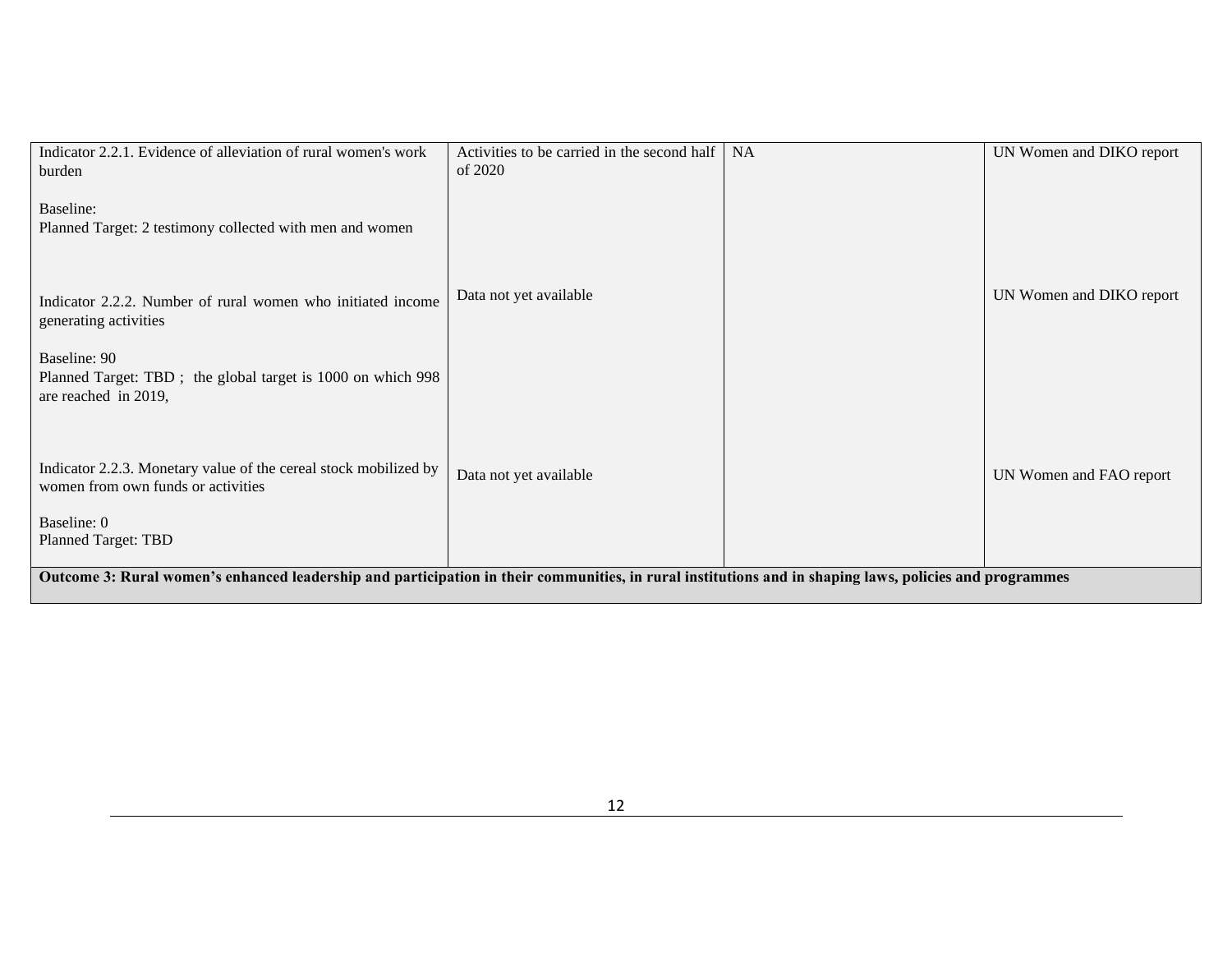| Indicator: 3.1: % / Proportion of rural women with<br>empowerment in the leadership domain of the WEAI                                                                                                                                                          | Evaluation with WEAI tools is going on | Data not yet available | <b>IFAD Evaluation Report based</b><br>on WEAI                  |
|-----------------------------------------------------------------------------------------------------------------------------------------------------------------------------------------------------------------------------------------------------------------|----------------------------------------|------------------------|-----------------------------------------------------------------|
| Baseline:<br>Planned Target:<br><b>Indicator: 3.2.</b> % of rural women who are members of land<br>committees<br>Baseline: 10% (18 women))<br>Planned Target: 22% (40 women) it is the global target out of<br>which the number of 32 women are reached in 2019 | Data not yet available                 |                        | FAO and IFAD reports<br>/Monitoring from technical<br>committee |
| Indicator: 3.3 Number/Percentage of Producers Organizations<br>led by women<br>Baseline: 0<br>Planned Target: 80% (global target on which 77,44%(129 out<br>of 167 POs) is reached                                                                              | Data not yet available                 |                        | FAO and IFAD reports/<br>Monitoring from technical<br>committee |
| Indicator 3.4. Increase in the attendance rate of girls through<br>school canteens<br>Baseline: 91%<br>Planned Target: 98% (it is the global target; on which 92% is<br>reached in 2019                                                                         | Data not yet available                 |                        | <b>WFP Report</b>                                               |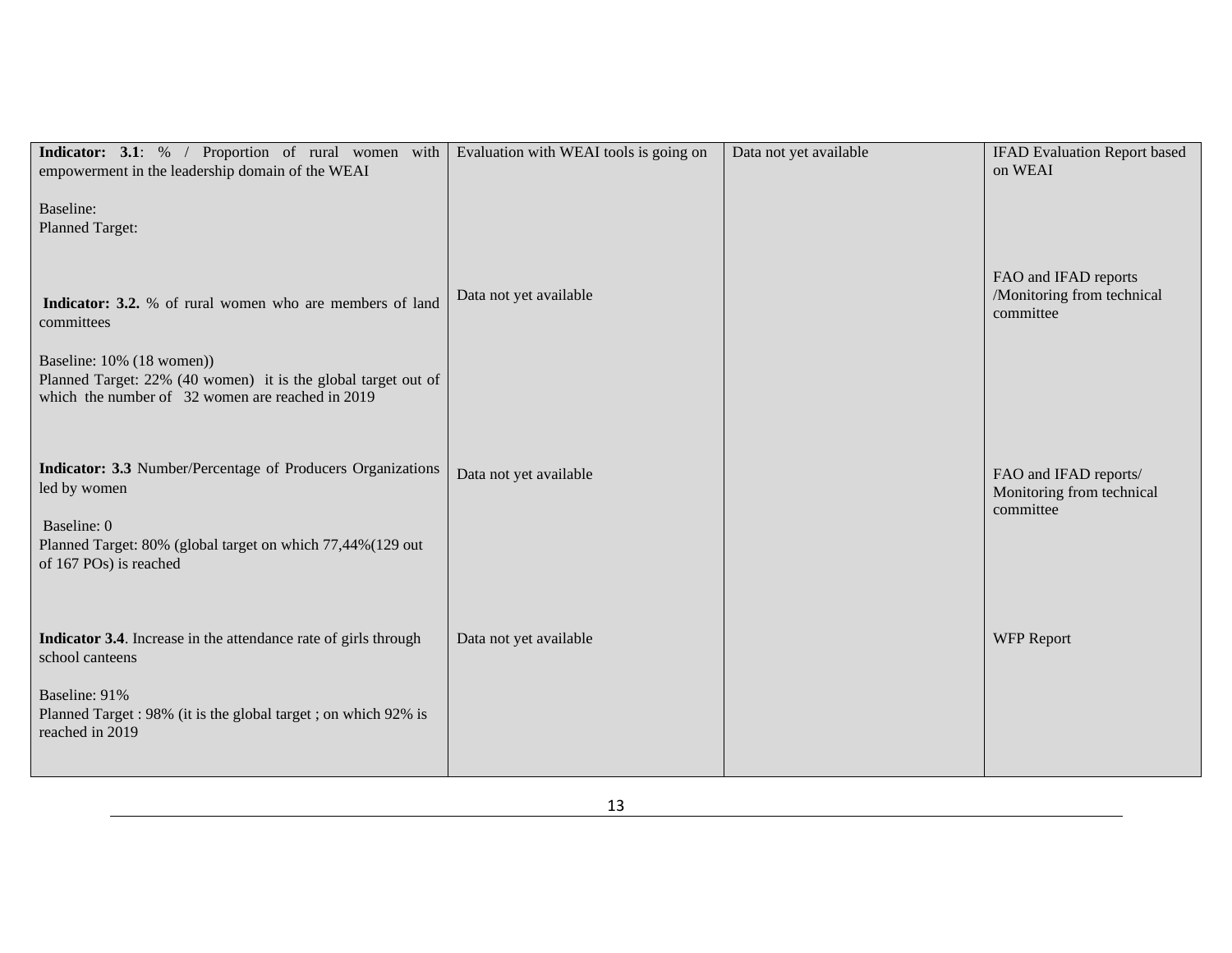| Output 3.1 Rural women, including girls, have improved their self-confidence and leadership skills to participate in local governance                   |                                             |                                                                                  |                                   |
|---------------------------------------------------------------------------------------------------------------------------------------------------------|---------------------------------------------|----------------------------------------------------------------------------------|-----------------------------------|
| Indicator 3.1.1. Number of rural women who were trained in                                                                                              |                                             |                                                                                  | Report<br><b>FAO</b><br>of<br>and |
| marketing techniques and how to access institutional markets                                                                                            | Trainings sessions are not carried out      | <b>RAS</b>                                                                       | <b>UNWOMEN</b>                    |
|                                                                                                                                                         | because of COVID restrictions               |                                                                                  |                                   |
| Baseline: 0                                                                                                                                             |                                             |                                                                                  |                                   |
| Planned Target: 40 women from which 20 are former                                                                                                       |                                             |                                                                                  |                                   |
| beneficiaries                                                                                                                                           |                                             |                                                                                  |                                   |
|                                                                                                                                                         |                                             |                                                                                  |                                   |
|                                                                                                                                                         |                                             |                                                                                  |                                   |
| Indicator: 3.1.2. Number / Proportion of rural women/girls                                                                                              |                                             |                                                                                  |                                   |
| enrolled in literacy courses                                                                                                                            | 200 women and girls                         | All the women who are members of the<br>collective associations have registered, | FAO Report                        |
|                                                                                                                                                         |                                             | which is why the target has been largely                                         |                                   |
| Baseline:                                                                                                                                               |                                             | exceeded                                                                         |                                   |
| Planned Target: 80                                                                                                                                      |                                             |                                                                                  |                                   |
|                                                                                                                                                         |                                             |                                                                                  |                                   |
|                                                                                                                                                         |                                             |                                                                                  |                                   |
| Indicator 3.1.4. Number of rural girls from school canteens who                                                                                         | 1,141 girls have received scholarships      | Because of COVID-19, the distribution                                            | WFP report                        |
| received a scholarship to continue secondary                                                                                                            | during this semester                        | was cumulative                                                                   |                                   |
|                                                                                                                                                         |                                             |                                                                                  |                                   |
| Baseline: 345                                                                                                                                           |                                             |                                                                                  |                                   |
| Planned Target: 970                                                                                                                                     |                                             |                                                                                  |                                   |
|                                                                                                                                                         |                                             |                                                                                  |                                   |
|                                                                                                                                                         |                                             |                                                                                  |                                   |
| Indicator 3.1.5 Number of members of the informal groups of                                                                                             | No activity planned for this indicator this | <b>NA</b>                                                                        | AWP                               |
| women who received formal training in gender, participatory                                                                                             | year and the target was reached             |                                                                                  |                                   |
| communication, good governance and leadership.                                                                                                          |                                             |                                                                                  |                                   |
| Baseline: 0                                                                                                                                             |                                             |                                                                                  |                                   |
| Planned Target: 160                                                                                                                                     |                                             |                                                                                  |                                   |
|                                                                                                                                                         |                                             |                                                                                  |                                   |
| Output 3.2: Rural women have increased organizational capacities to create, maintain and participate in producer organizations, cooperatives and unions |                                             |                                                                                  |                                   |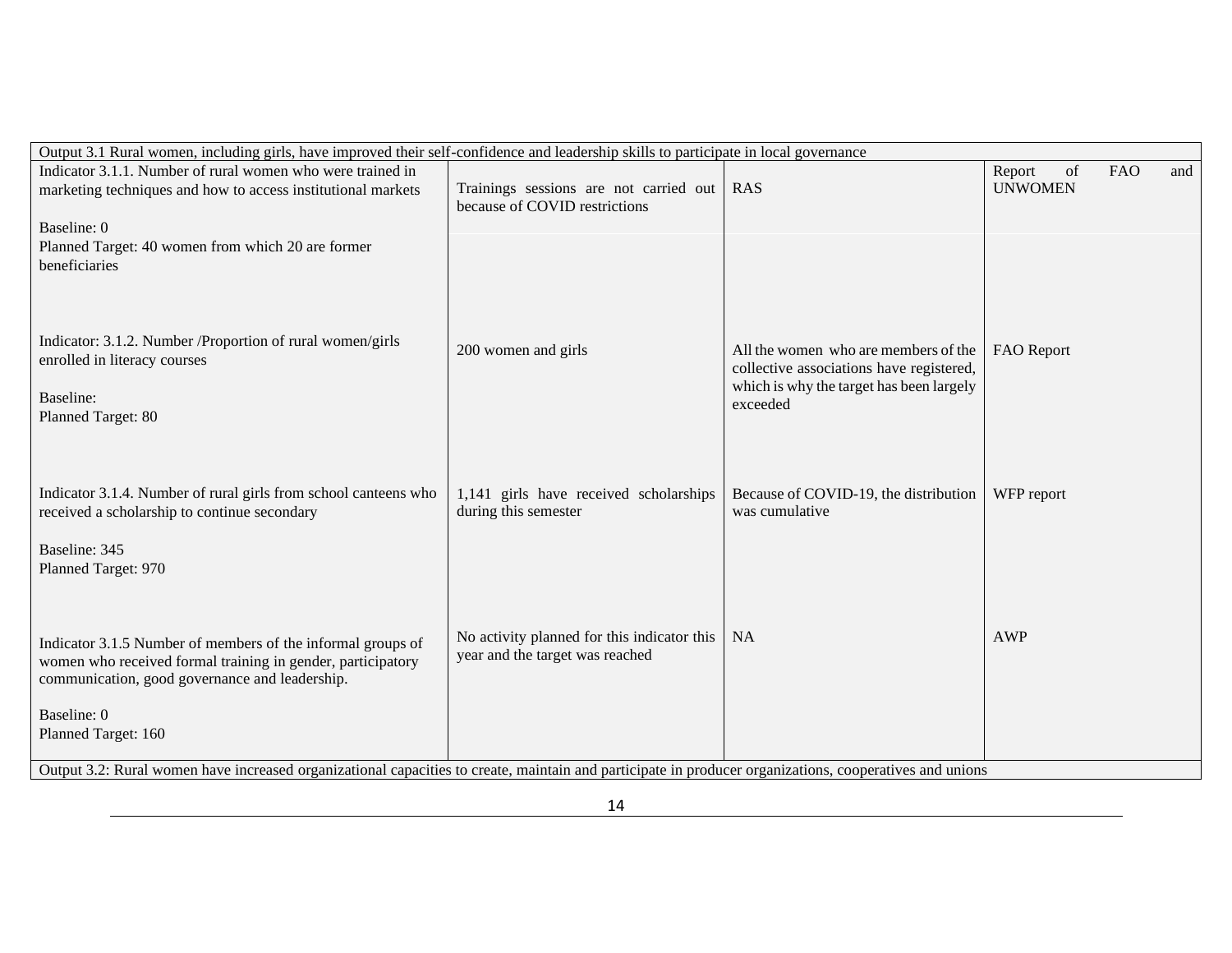| Indicator 3.2.1. Number of women POs that were strengthened                                                                                                                                           | Activities will be implemented the next<br>semester  |           | Training report of FAO                                                            |
|-------------------------------------------------------------------------------------------------------------------------------------------------------------------------------------------------------|------------------------------------------------------|-----------|-----------------------------------------------------------------------------------|
| Baseline: 0<br>Planned Target: 20 female POs (the global target is 181 POs<br>on which a total of 167 is reached in 2019),                                                                            |                                                      |           |                                                                                   |
| Indicator 3.2.2: Number of rural women from POs who<br>received training in gender, good governance and efficiency                                                                                    | No activity planned for this indicator this<br>year. | <b>NA</b> | FAO Report                                                                        |
| Baseline:0<br>Planned Target: 208 members of 167 PO from 4 districts of<br>intervention of the JP-RWEE                                                                                                |                                                      |           |                                                                                   |
| Indicator 3.3.3 Number of POS at apex level trained in gender<br>and equity                                                                                                                           | No action was planned in 2020 for this<br>indicator  |           | FAO Report                                                                        |
| Baseline: 0<br>Planned Target: 6 PO at the apex level                                                                                                                                                 |                                                      |           |                                                                                   |
| Output 3.3: Rural women, including young women, have increased capacity to engage in and influence relevant policy forums at national and regional levels                                             |                                                      |           |                                                                                   |
| Indicator 3.3.1. Evidence of an improvement in the decision-<br>making power of rural women within the household,<br>organizations and communities                                                    | Data collection during second half of<br>2020        | <b>NA</b> | Technical<br>from<br>Report<br>Committee's Supervision and<br>from executing NGOs |
| Baseline:<br>Planned Target :4 evidences collected (one by council area)<br>Output 3.4: Rural women, included young women, are more aware of their rights in an enabling community/local environment. |                                                      |           |                                                                                   |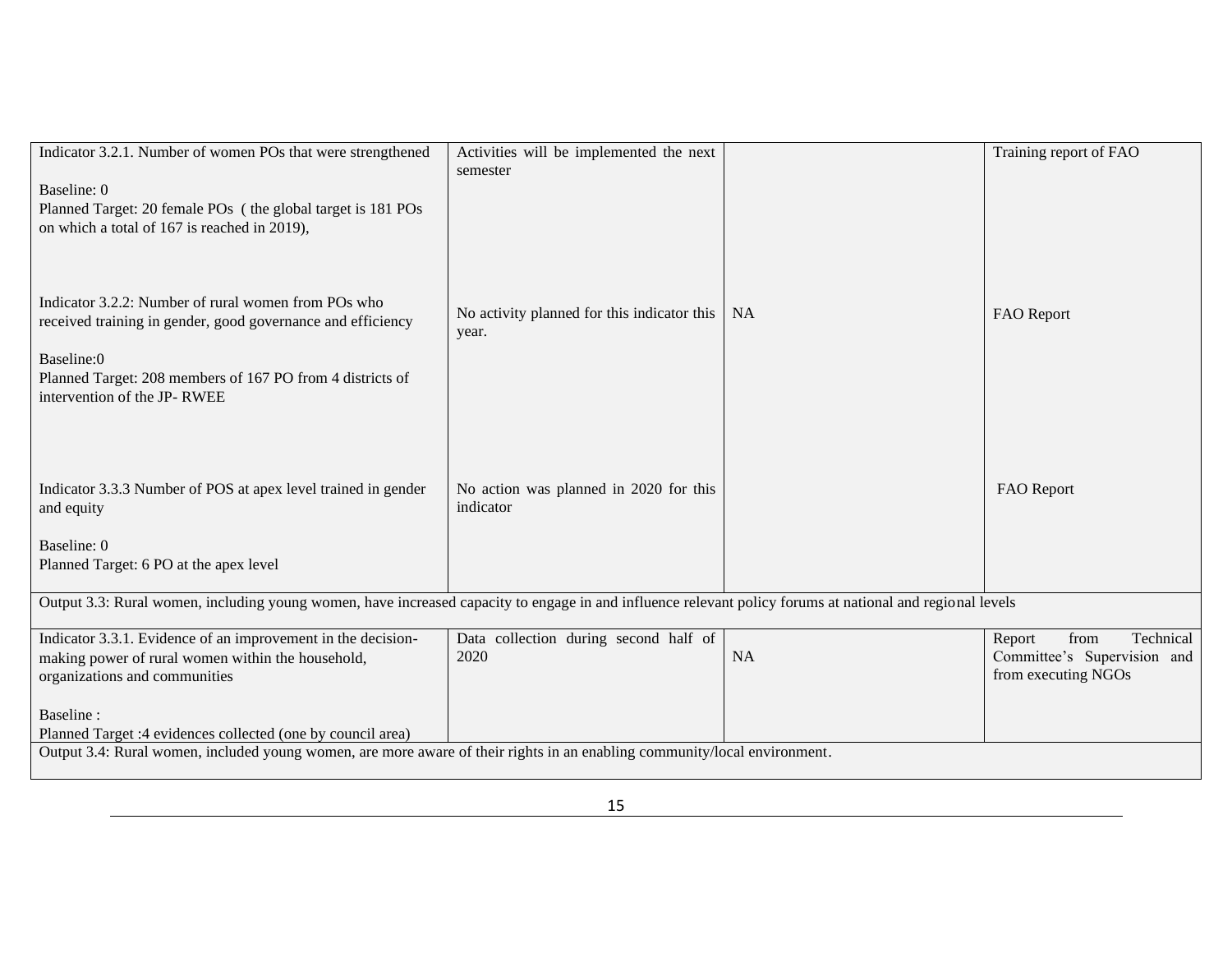| Indicator 3.4.1 Number of women participating in the Dimitra<br>Clubs<br>Baseline:<br>Planned Target: 2400                                            | 2,400 women and 1,200 men of 4<br>communes of Falwel Sokorbé, Djirataoua<br>and Guidan Amoumoune<br>Target achieved | RAS: target achieved, continuous<br>strengthening; 1,800 in the first half of<br>the year, the rest during the second half<br>of the year | Activity Report from NGO<br>AEDL supervision missions                |
|-------------------------------------------------------------------------------------------------------------------------------------------------------|---------------------------------------------------------------------------------------------------------------------|-------------------------------------------------------------------------------------------------------------------------------------------|----------------------------------------------------------------------|
| Indicator 3.4.2. Number of villages/communities that have<br>integrated the approach of the Clubs Dimitra (ownership)                                 | 20 villages of communes of Falwel<br>Sokorbé,<br>Djirataoua<br>Guidan<br>and<br>Amoumoune /target achieved          | RAS: strengthening continues in the 20<br>villages through exchange visits                                                                | Activity Report from NGO<br>AEDL supervision missions                |
| Baseline: 0<br>Planned Target: 20                                                                                                                     |                                                                                                                     |                                                                                                                                           |                                                                      |
| Indicator 3.4.2. Number of networks of young members of<br>Dimitra Clubs set up and framed for sustainability<br>achievements                         | 4 operational networks reached in 2019                                                                              | <b>RAS</b>                                                                                                                                | FAO Report                                                           |
| Baseline: 0<br>Planned Target: 4 districts networks                                                                                                   |                                                                                                                     |                                                                                                                                           |                                                                      |
| Outcome 4: Gender-responsive policy environment for the economic empowerment of rural women                                                           |                                                                                                                     |                                                                                                                                           |                                                                      |
| Indicator 4.1: Percentage of the municipal budget allocated to<br>programs that benefit to the empowerment of rural women in<br>the targeted councils | Data not yet available                                                                                              | <b>NA</b>                                                                                                                                 | from<br>the<br><b>Budget</b><br>Report<br>communes                   |
| Baseline: 12%<br>Planned Target: 30%                                                                                                                  |                                                                                                                     |                                                                                                                                           |                                                                      |
| Indicator 4.2.: Percentage of the national Budget allocated to<br>the Ministère de la promotion de la Femme et de la protection<br>de l'enfant        | Data not yet available                                                                                              | <b>NA</b>                                                                                                                                 | Follow-up<br>of<br>report<br>the<br>of studies<br>Directorate<br>and |
|                                                                                                                                                       |                                                                                                                     |                                                                                                                                           | programming of the Ministry for                                      |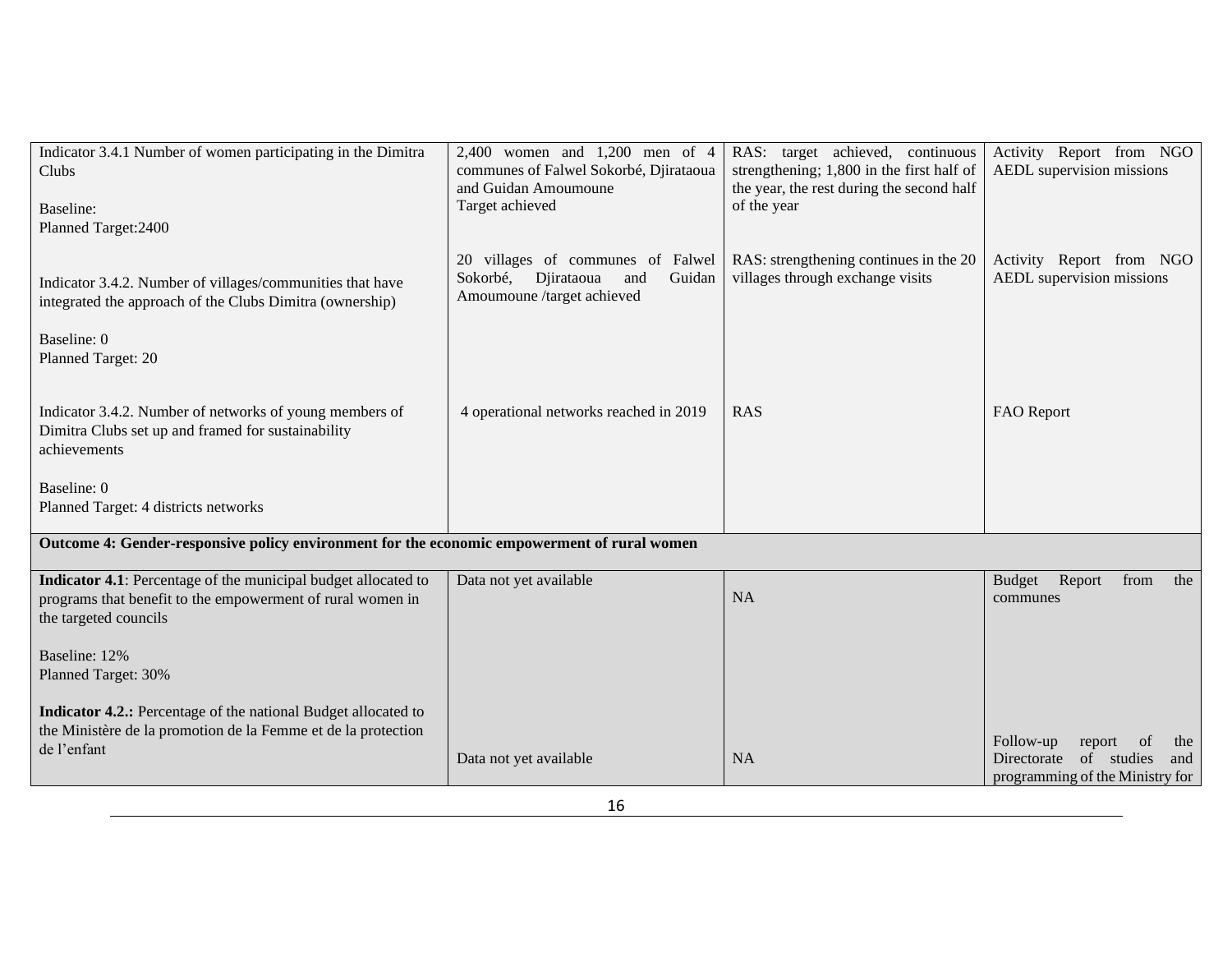| Baseline: 0,01%                                                                                                                                                                                     |                                                                        |                                     | the advancement of women and |
|-----------------------------------------------------------------------------------------------------------------------------------------------------------------------------------------------------|------------------------------------------------------------------------|-------------------------------------|------------------------------|
| <b>Planned Target: TBD</b>                                                                                                                                                                          |                                                                        |                                     | the protection of the child  |
|                                                                                                                                                                                                     |                                                                        |                                     |                              |
|                                                                                                                                                                                                     |                                                                        |                                     |                              |
|                                                                                                                                                                                                     |                                                                        |                                     |                              |
|                                                                                                                                                                                                     |                                                                        |                                     |                              |
|                                                                                                                                                                                                     |                                                                        |                                     |                              |
| Output 4.1: Policy makers and parliamentarians have enhanced capacities to effectively mainstream gender into land, food, agriculture, nutrition and rural employment policies, laws and<br>budgets |                                                                        |                                     |                              |
| Indicator 4.1.1. Number of senior staff at central, and                                                                                                                                             | Staff at communal level: 7 women and 13                                | No GAP                              |                              |
| communal levels trained on PBSG                                                                                                                                                                     | men; staff at central level: 33 women and<br>34 men                    |                                     |                              |
| Baseline: 0                                                                                                                                                                                         |                                                                        |                                     |                              |
| Planned Target: 64 of which 14 women                                                                                                                                                                |                                                                        |                                     |                              |
|                                                                                                                                                                                                     |                                                                        | <b>RAS</b>                          |                              |
| Indicator 4.1.2. Extent to which the implementation plan of the                                                                                                                                     | Global target is reached in 2019                                       |                                     |                              |
| revised National Gender Policy integrates JPRWEE activities                                                                                                                                         |                                                                        |                                     |                              |
| Baseline: There is a National gender policy revised 2017                                                                                                                                            |                                                                        |                                     |                              |
| Planned Target: Taking into account of actions and good                                                                                                                                             |                                                                        |                                     |                              |
| practices of the JP-RWEE in at least these two national                                                                                                                                             |                                                                        |                                     |                              |
| documents                                                                                                                                                                                           |                                                                        |                                     |                              |
| Output 4.3: An enabling environment is promoted to reflect rural women's priorities in regional policy processes.                                                                                   |                                                                        |                                     |                              |
| Indicator 4.3.1. Number of mechanisms of regional rural                                                                                                                                             | No action planned for this indicator                                   | The strengthening process continues | Report FAO+UN Women          |
| development dialogues involving groups and rural women POs                                                                                                                                          |                                                                        |                                     |                              |
| Baseline:8                                                                                                                                                                                          |                                                                        |                                     |                              |
| Planned Target:20                                                                                                                                                                                   |                                                                        |                                     |                              |
|                                                                                                                                                                                                     |                                                                        | <b>RAS</b>                          |                              |
|                                                                                                                                                                                                     | No actions planned; the debates take place<br>within the Dimitra Clubs |                                     | <b>FAO</b> Report            |
| 17                                                                                                                                                                                                  |                                                                        |                                     |                              |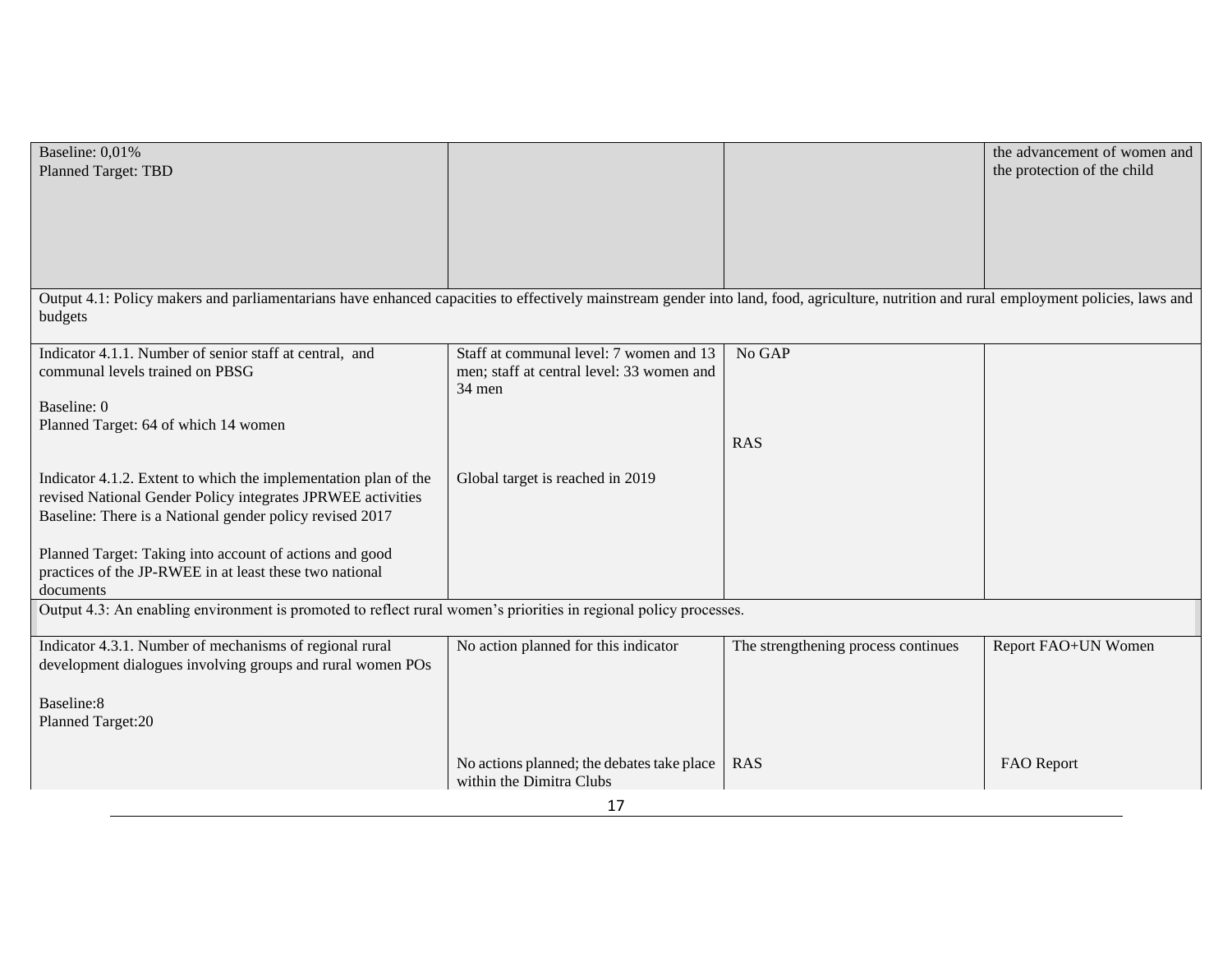| Indicator 4.3.2: Number of sessions of thematic debate<br>organized to stimulate the participation of women and the OP in<br>the spaces and dialogue platforms<br>Baseline: 0<br><b>Planned Target: TBD</b>                                                                               |                                                                                                                                                      |                   |                                                                                                                                  |
|-------------------------------------------------------------------------------------------------------------------------------------------------------------------------------------------------------------------------------------------------------------------------------------------|------------------------------------------------------------------------------------------------------------------------------------------------------|-------------------|----------------------------------------------------------------------------------------------------------------------------------|
| Indicator 4.3.3. Number of advocacy efforts initiated by rural<br>women 15<br>October Baseline: 0<br>Planned Target:2 (the global target is 6 of which 4 has been<br>done)                                                                                                                | Postponed to second half of 2020                                                                                                                     | <b>RAS</b>        | Supervision<br>report<br>the<br>0 <sup>t</sup><br>Technical<br>Committee<br>and<br>monitoring of local NGOs in<br>implementation |
| Indicator 4.3.4. ownership of the commemoration of the 15<br>October by the Ministry for the advancement of women and the<br>Protection of the child (reduction in the number of JIFR the<br>commemoration coordinated through the RWEE staff                                             | The commemoration of the 15 October is<br>institutionalized by the Ministry for the<br>advancement of women<br>and<br>the<br>Protection of the child | Target is reached | Supervision<br>of<br>report<br>the<br>Technical<br>Committee<br>and<br>monitoring of local NGOs in<br>implementation             |
| Baseline: 0<br>Planned Target: 2 in 2017 et 0 from 2018<br>Indicator 4.3.5. Number of technical staff from the technical<br>services and partner NGO trained to support the POs (gender,<br>governance, equity, platform of dialogue, Law OHADA etc.)<br>Baseline: 8<br>Planned Target:20 | No action planned for this indicator                                                                                                                 |                   | FAO Report                                                                                                                       |